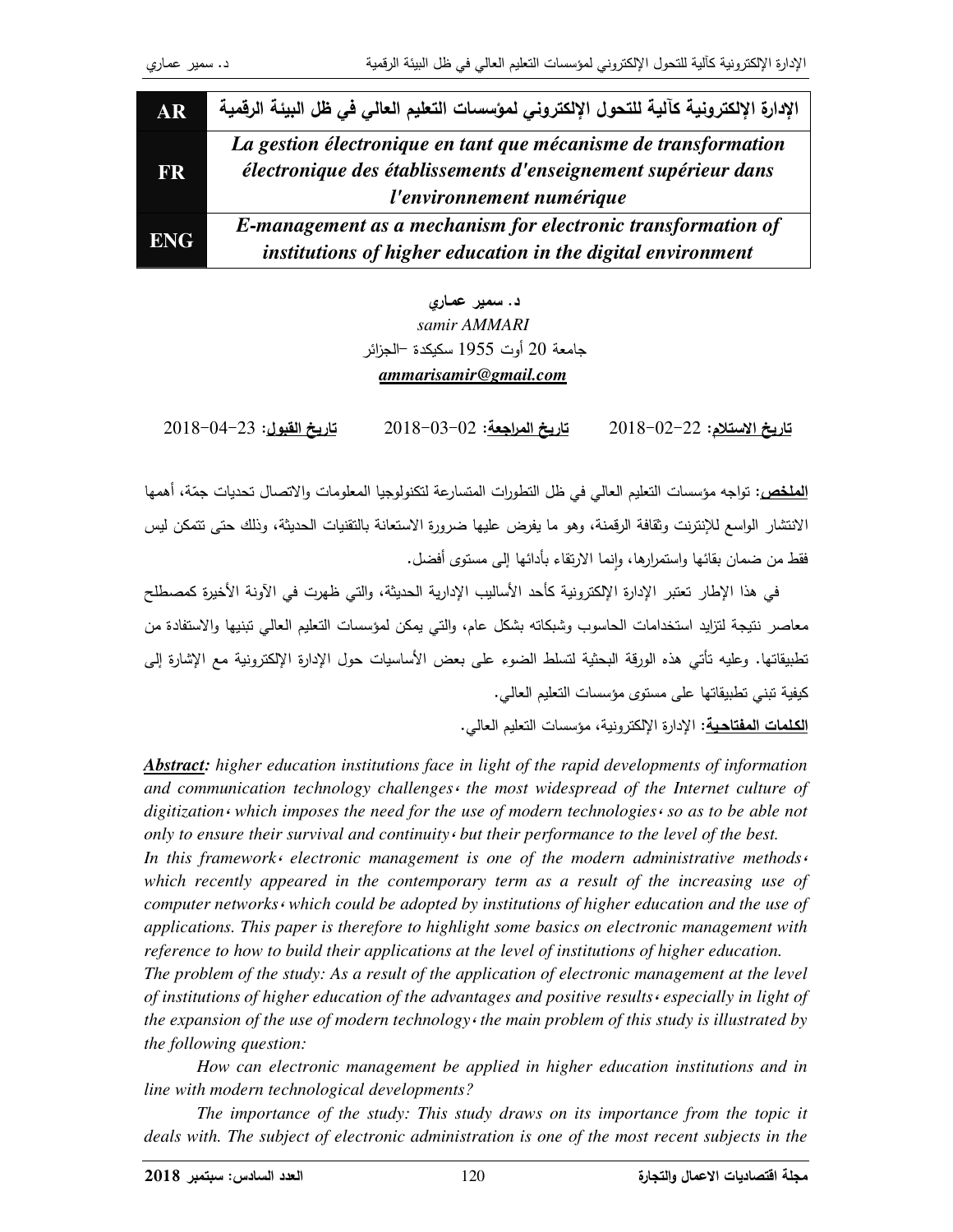*field of higher education institutions. This study also derives its importance from the actual value of the role of higher education institutions*، *Its services and carry out its activities efficiently and effectively*، *in order to serve the objectives of the university institution in a more economical manner.* 

*Objectives of the study: Based on the study problem*، *the main purpose of the study is the following points:* 

*- Introducing the conceptual framework of e-governance as a modern management method*، *in terms of concept and areas of application at the level of institutions of higher education;* 

*- To identify the most important challenges faced by institutions of higher education in the current era;* 

*- Highlight the actual practices of e-management applications at the level of higher education institutions.* 

*The e- management is a new trend in the management of contemporary institutions that seek to use ICT in various operations*، *activities and activities. E-management is a reality and an ambitious project whose applications include various aspects of performance at the level of higher education institutions. In order to activate the applications of electronic management in institutions of higher education we offer the following recommendations:* 

*- Increasing financial allocations for research and studies at higher education institutions in the field of information and communication technology;* 

*- To raise awareness of the concept of e- management and the importance of its application to the administrative leaders in institutions of higher education;* 

*- To increase the financial support allocated for the organization of seminars and training courses for staff of electronic management applications.* 

*Key words: electronic management*، *institutions of higher education.*

### مقدمة

تواجه مؤسسات التعليم العالي تحديات فرضتها مجموعة من التحولات أبرزها التطورات الهائلة في تكنولوجيـا المعلومـات والاتصــال بمكوناتهـا المختلفـة، وخاصــة الإنترزنـت، الإنترانـت والإكسـترانت، تزايـد استخدام الحاسوب، ثورة المعلومات، وهو ما يستوجب منها ضىرورة إعادة النظر في أساليبها وإجراءاتها وسياساتها وأنظمتها بالدرجة التي تجعلها تستجيب وتتفاعل إيجابيا مع التغيرات التكنولوجية التي لا يمكن بأي حال من الأحوال تجاهلها أو التغاضـي عنهـا. فقد غزت تكنولوجيـا المعلومـات والاتصـال مختلـف جوانب العمل في مؤسسات التعليم العالي، ونتيجة لهذا التغير فقد انتقل أسلوب العمل في هذه المؤسسات من الأسلوب التقليدي الذي يعتمد على المعاملات الورقية والإجراءات الروننينية إلى الأسلوب الإلكترونـي للإدارة الذي أصبح من ضروريات المؤسسات العصرية والذي بدونه لا تستطيع هذه الأخيرة الاستمرار في أدائها المتميز .

إ**شكالية الدراسة**: انطلاقا مما يحققه تطبيق الإدارة الإلكترونية على مستوى مؤسسات التعليم العالي من مزايا ونتائج إيجابية، لا سّيما في ظل التوسع في استخدام التقنيات الحديثة، تتضح الإشكالية الرئيسية لهذه الدراسة من خلال السؤال التالي: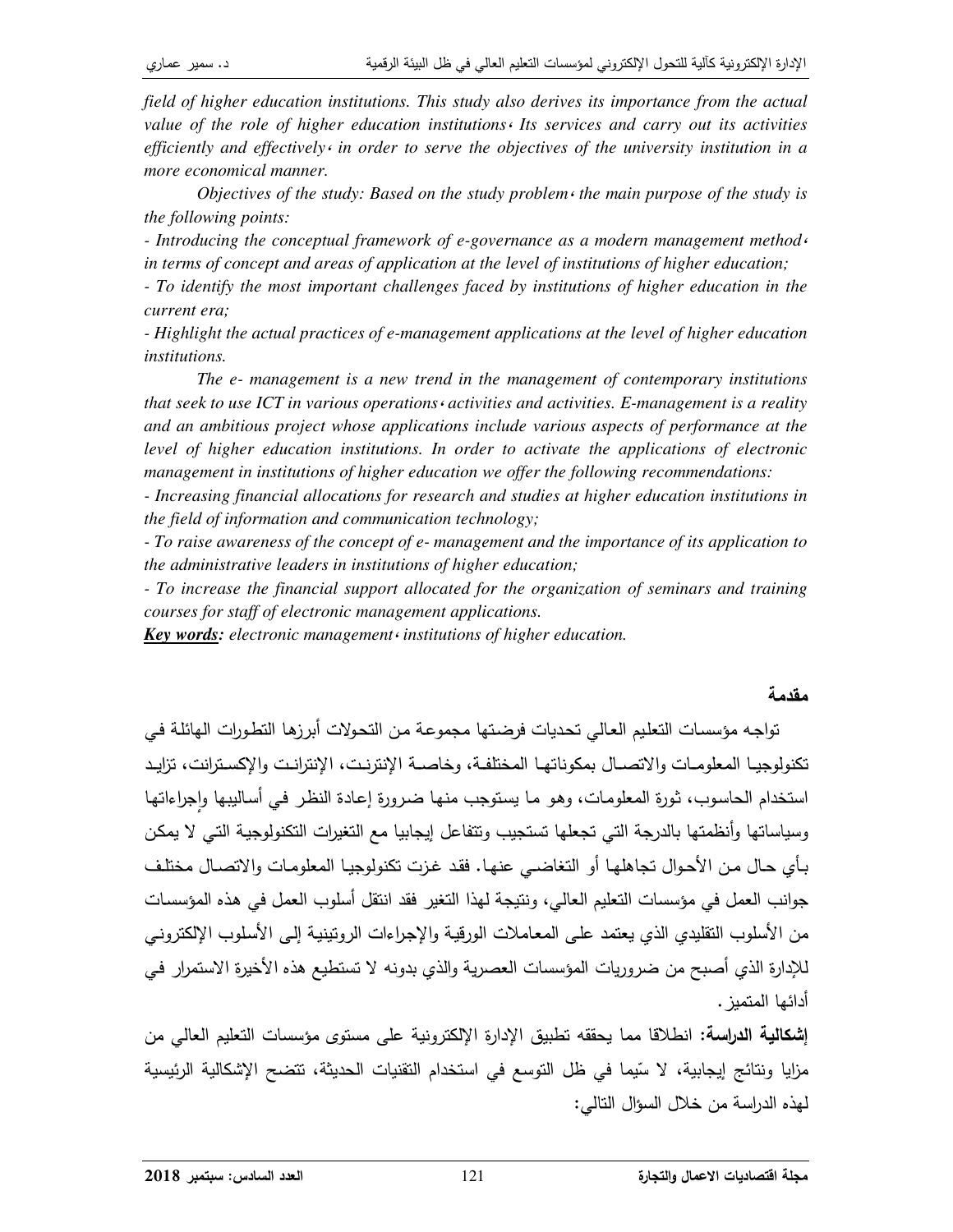كيف يمكن تطبيق الإدارة الإلكترونية في مؤسسات التعليم العالي وبما يتماشى مع المستجدات التكنولوجية الحديثة؟ وبغرض الإلمام بجميع النواحي التى يتضمنها السؤال الرئيسى نطرح الأسئلة الفرعية التالية: – ما المقصود بالإدارة الإلكترونية، وما هي مبادئها؟ – ما هي خصائص مؤسسات التعليم العالي، وما هي التحديات التي تواجهها؟ – ما هي المجالات الرئيسية لنطبيق الإدارة الإلكترونية على مستوى مؤسسات النعليم العالي؟ – ما أهم المتطلبات التي يمكن من خلالها تفعيل تطبيقات الإدارة الإلكترونية على مستوى مؤسسات النعليم العالي؟ **أهمية الدراسة:** تستمد هذه الدراسة أهميتها من الموضوع الذي تتناوله، حيث يُعد موضوع الإدارة الإلكترونية من بين المواضيع حديثة التطبيق في حقل مؤسسات التعليم العالي، كذلك تكتسب هذه الدراسة أهميتها من القيمة الفعلية للدور الذي تقوم به مؤسسات التعليم العالمي، باعتبار أن هدفها الرئيسي هو تقديم خدماتها والقيام بأنشطتها بأعلى بكفاءة وفعالية ممكنتين، وذلك لخدمة أهداف المؤسسة الجامعية بطريقة أكثر اقتصادية. أهداف الدراسة: بناء على تحديد إشكالية الدراسة فإن الغرض الأساسي منها يتمثِّل في النقاط التالية: - تقديم الإطــار المفـاهيمي لــلإدارة الإلكترونيــة كأسـلوب إداري حـديث، مــن حيـث المفهـوم ومجــالات النطبيق على مسنوى مؤسسات النعليم العالمي؛ - النعرف على أهم النحديات التي تواجهها مؤسسات النعليم العالي في العصر الحالي؛ - إبراز شكل الممارسات الفعلية لنطبيقات الإدارة الإلكترونية على مستوى مؤسسات النعليم العالي؛ - تقديم توصيات من شأنها أن تساهم في ضمان التطبيق الصحيح العملي للإدارة الإلكترونية على مستوى مؤسسات التعليم العالي بصفة عامة. أ**ولا: ماهية الإدارة الإلكترونية:** تمثل الإدارة الإلكترونية اتجاها جديدا وربما غير مألوف من الإدارة، لأنه يقوم على أسس ومبادئ مختلفة عما كان متعارف عليه، بعدما لم تعد الإدارة التقليدية قادرة على

الاستجابة لمتغيرات العصر ومتطلباته، من هذا المنطلق سيتم من خلال هذا المحور بيان مفهوم الإدارة الإلكترونية ومبادئها، كما سيتم كذلك إبراز الفرق بين الإدارة التقليدية والإدارة الإلكترونية.

#### 1. تعريف الإدارة الإلكتر ونبة

يِّعد مصطلح الإدارة الإلكترونية (Electronic Management*) من* بين المصطلحات العلمية الحديثة في مجال العلوم الإدارية والتي نزايد الاهتمام به خلال العقدين الأخيرين؛ مما أدى إلى ظهور العديد من التعاريف لهذا المصطلح والتي اختلفت باختلاف تخصصات الباحثين واختلاف وجهات نظرهم، ومازال هذا المفهوم في مرحلة النطور والإكتشاف، وفيما يلي بعضاً من نلك النعاريف النبي وردت بشأن مصطلح الإدارة الإلكترونية: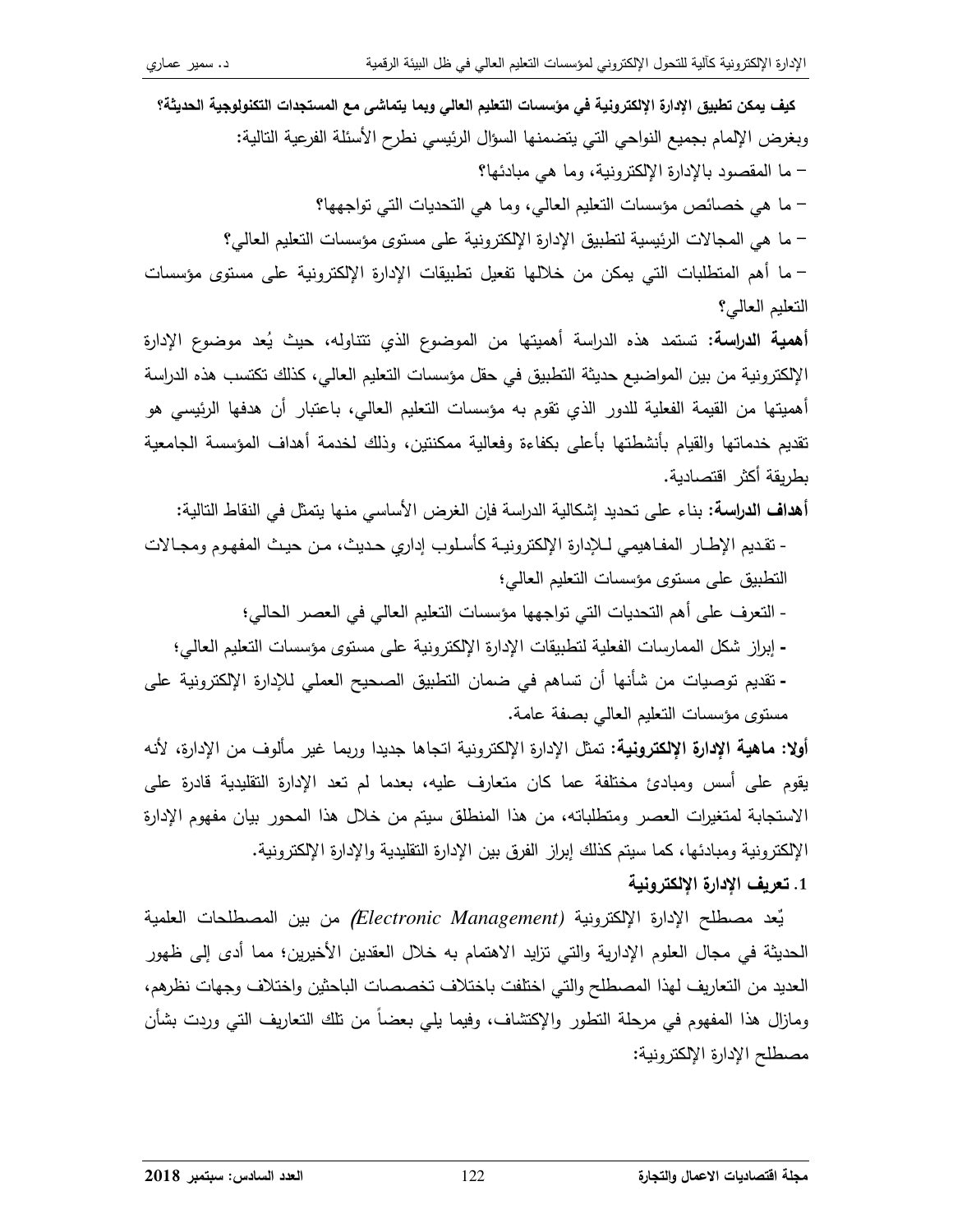تعرف الإدارة الإلكترونية بأنها: "العملية الإدارية القائمة على الإمكانات المتميزة للإنترنت وشبكات الأعمال في التخطيط والتنظيم والتوجيه والرقابة على الموارد والقدرات الجوهرية للمنظمة والآخرين بدون حدود من أجل تحقيق أهداف المنظمة"1. يتضح من خلال هذا التعريف ما يلي:

- أن الإدارة الإلكترونية هي عملية إدارية نشمل وظائف التخطيط والنتظيم والنوجيه والرقابة؛

- أن البعد الإلكتروني في مصطلح الإدارة الإلكترونية يتمثل في الإمكانات التكنولوجية التي توفرها شبكة الإنترنت وشبكات الأعمال الأخرى؛

- أن وظائف الإدارة الإلكترونية لا يقتصر تطبيقها على القيام بالأعمال الداخلية للمنظمة، وانما يمتد كذلك لإنجاز الأعمال الخارجية للمنظمة.

كما عرفت منظمة النعاون الإقتصادي والنتمية الإدارة الإلكترونية على أنها: "إستخدام لتكنولوجيا المعلومات والاتصالات ولا سيما شبكة الإنترنت كأداة تسمح بالوصول إلىي إدارة أفضل"2. حسب هذا النعريف فإن الأساس الذي نقوم عليه الإدارة الإلكترونية هو استخدام نكنولوجيا المعلومات والاتصالات وخاصة شبكة الإنترنت.

وهناك تعريف أخر للإدارة الإلكترونية والذي يصفها بأنها: " إدارة موارد معلوماتية تعتمد على الإنترنت وشبكات الاتصال تميل أكثر من أي وقت مضىي إلى تجريد واخفاء الأشياء وما برنبط بها إلى الحد الذي أصبح رأس المال المعرفي هو العامل الأكثر فعالية في تحقيق أهدافها، والأكثر كفاءة في استخدام مواردها"<sup>3</sup>. يركز هذا التعريف على رأس المال المعرفي، وهذا إن دّل على شيء فإنما يدّل على الأهمية الكبيرة التي أصبحت توليها المنظمات المعاصرة للحصبلة المعرفية بهدف إكتساب أكبر قدر ممكن منها، مع حسن النعامل معها واستغلالها بشكل أمثل.

كما يرى بعض الباحثين أن الإدارة الإلكترونية هي: "بمثابة مجموعة من الكيانات نتعامل بكفاءة وفعالية من خلال استخدام مجموعة أنظمة وأليات تكنولوجيا المعلومات والإتصالات فائقة ومتقدمة لأداء الأعمال بشكل منظم ودقيق" • ـ حسب هذا النعريف فإن الإدارة الإلكترونية هي منظومة إلكترونية متكاملة داخل المنظمة، هدفها الرئيسي هو إنجاز الأعمال بكفاءة وفعالية.

إن الواقع يوضح أن الإدارة الإلكترونية ليست أعمالاً يتم إنجازها من خلال استخدام تكنولوجيا المعلومات والاتصالات على غرار شبكة الإنترنت، أو عبر الشبكة الداخلية لمنظمة ما (الإنترانت)، وأيضا ليست فقط عملية نبادل للملفات والمعلومات داخل منظمة ما أو بينها وبين غيرها من المنظمات (الإكسترانت)، فالمفهوم الحقيقي للإدارة الإلكترونية هو: " إستخدام تكنولوجيا المعلومات والاتصالات في تحسين أداء المنظمات ورفع كفاءتها وتعزيز فعاليتها في تحقيق الأهداف المرجوة منها"<sup>5</sup>.

مـن خــلال التعــاريف الســابقة الــذكر ، يمكــن القــول أن الإدارة الإلكترونيــة هــي: إســتخدام تكنولوجيــا المعلومــات والإتصــال مــن طــرف المنظمــات، وذلــك بـهــدف تطــوير أدائـهــا والقيــام بوظائـفهــا إلكترونيــا وصـــولا إلـــى تحقيق أهدافها بأعلى كفاءة وفعالية ممكنتين.

2. <u>مبادئ الإدارة الإلكترونية</u>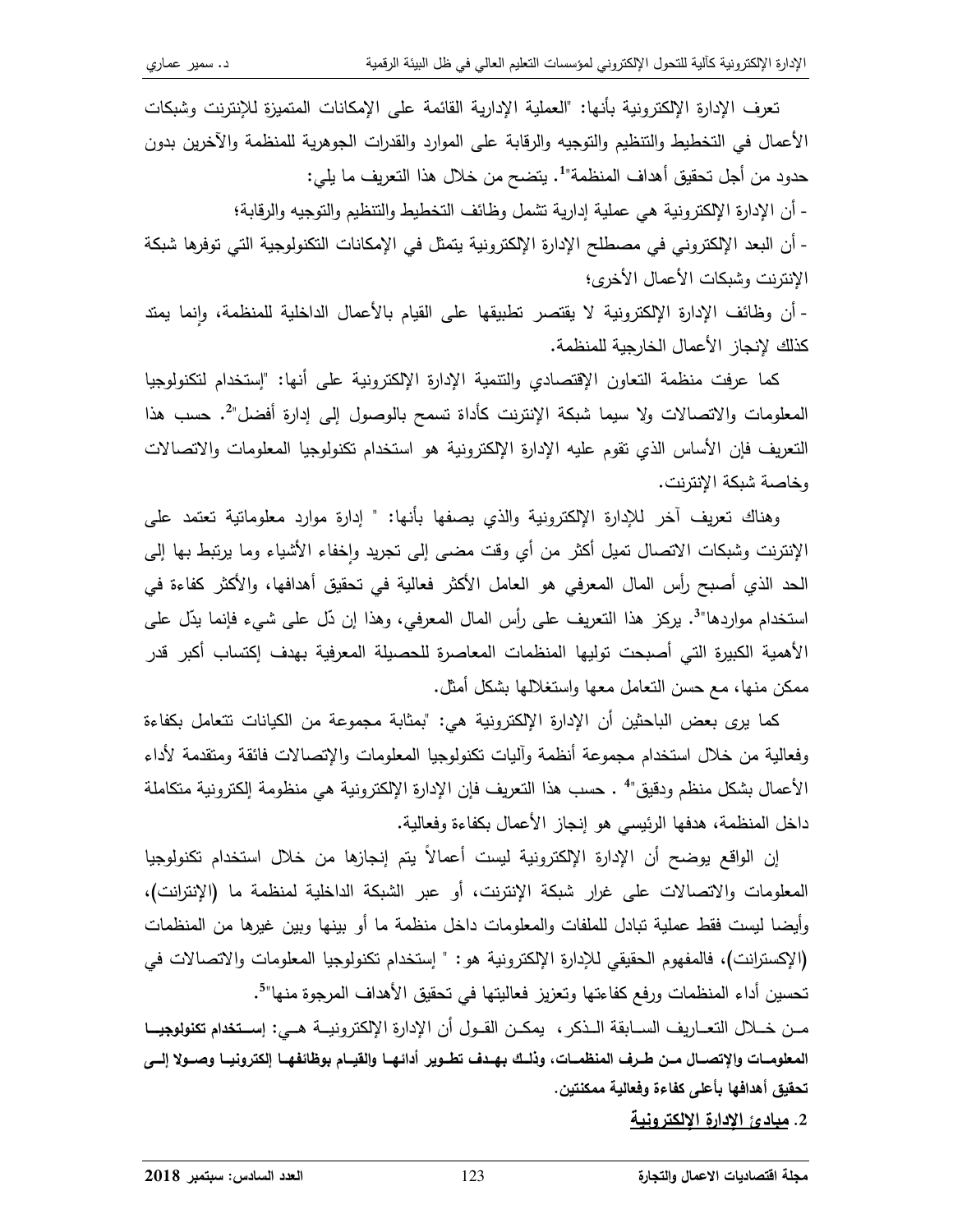تعتمد الإدارة الإلكترونية على مجموعة من المبادئ نلخصـها فيما يلي°:

**∕تقديم أحسن الخدمات:** وهذا الاهتمام يتطلب خلق بيئة عمل فيها نتوع من المهارات والكفاءات المهيأة مهنيا لاستخدام التكنولوجيا الحديثة، بشكل يسمح بالتعرف على كل مشكلة تم تشخيصها، وضرورة انتقاء المعلومات حول جوهر الموضوع، والقيام بتحليلات دقيقة، وصادقة للمعلومات المتوفرة، مع تحديد نقاط القوة والضعف واستخلاص النتائج، واقتراح الحلول المناسبة لكل مشكلة.

✔ ا**لتركيز على النتائج:** حيث ينصب اهتمام الإدارة الإلكترونية على تحويل الأفكار إلى نتائج مجسدة في أرض الواقع، وأن تحقق فوائد للجمهور في تخفيف العبء من حيث الجهد، والمال والوقت، وتوفير خدمة مستمرة على مدار الساعة.

√ سهولة الاستعمال والإتاحة للجميع: أي إتاحة تقنيات الإدارة الإلكترونية للجميع في أماكن العمل والمؤسسات والمكتبات...الخ، لكي يتمكن الكل من التواصل.

**√ تخفيض التكاليف:** ويعني أن الاستثمار في تكنولوجيا المعلومات، وتعدد المنافسين يؤدي إلى تقديم الخدمات بأسعار منخفضة.

**√ التغير المستمر**: وهو مبدأ أساسى في الإدارة الإلكترونية، بحكم أنها تسعى بانتظام على تحسين ما هو موجود.

3. الفرق بين الإدارة التقليدية والإدارة الإلكترونية

إن كل ميزة في الإدارة الإلكترونية هي أمر كانت تفتقده الإدارة التقليدية، ويؤثر فقده سلبا في أدائها وفعالية دوائرها، ويمكن تحديد أوجه الاختلاف بين الإدارتين ولو بشكل نسبى وليس مطلق من خلال الجدول التالي:

| الإدارة الإلكترونية                             | الإدارة التقليدية                       | التصنيف           |
|-------------------------------------------------|-----------------------------------------|-------------------|
|                                                 |                                         | الميزة            |
| شبكات الاتصال الإلكترونية.                      | الاتصالات المباشرة، والمراسلات الورقية. | الوسائل المستخدمة |
| إلكترونية.                                      | ورقية.                                  | الوثائق المستخدمة |
| ملفات إلكترونية.                                | ملفات ورقية.                            | الحفظ             |
| سهولة الوصول بسبب نوافر قواعد بيانات ضخمة       | صعوبة الوصول بسبب كثرة المستندات        | الوصول للبيانات   |
| جدا .                                           | الورقية.                                |                   |
| حماية عالية جداً بسبب نوفر نظم حماية المعلومات. | أقل حماية بسبب عدم نوفر نظم حماية       | الحماية           |
|                                                 | المعلومات.                              |                   |
| استخدامها لتكنولوجيا المعلومات والاتصالات في    | تعتمد على استغلال أمثل للإمكانات        | درجة الاعتماد على |
| تحقيق أهدافها.                                  | المادية والبشرية في                     | الإمكانات المادية |
|                                                 | تحقيق أهدافها.                          | والبشرية          |

الجدول رقم (01): الفرق بين الإدارة التقليدية والإدارة الإلكترونية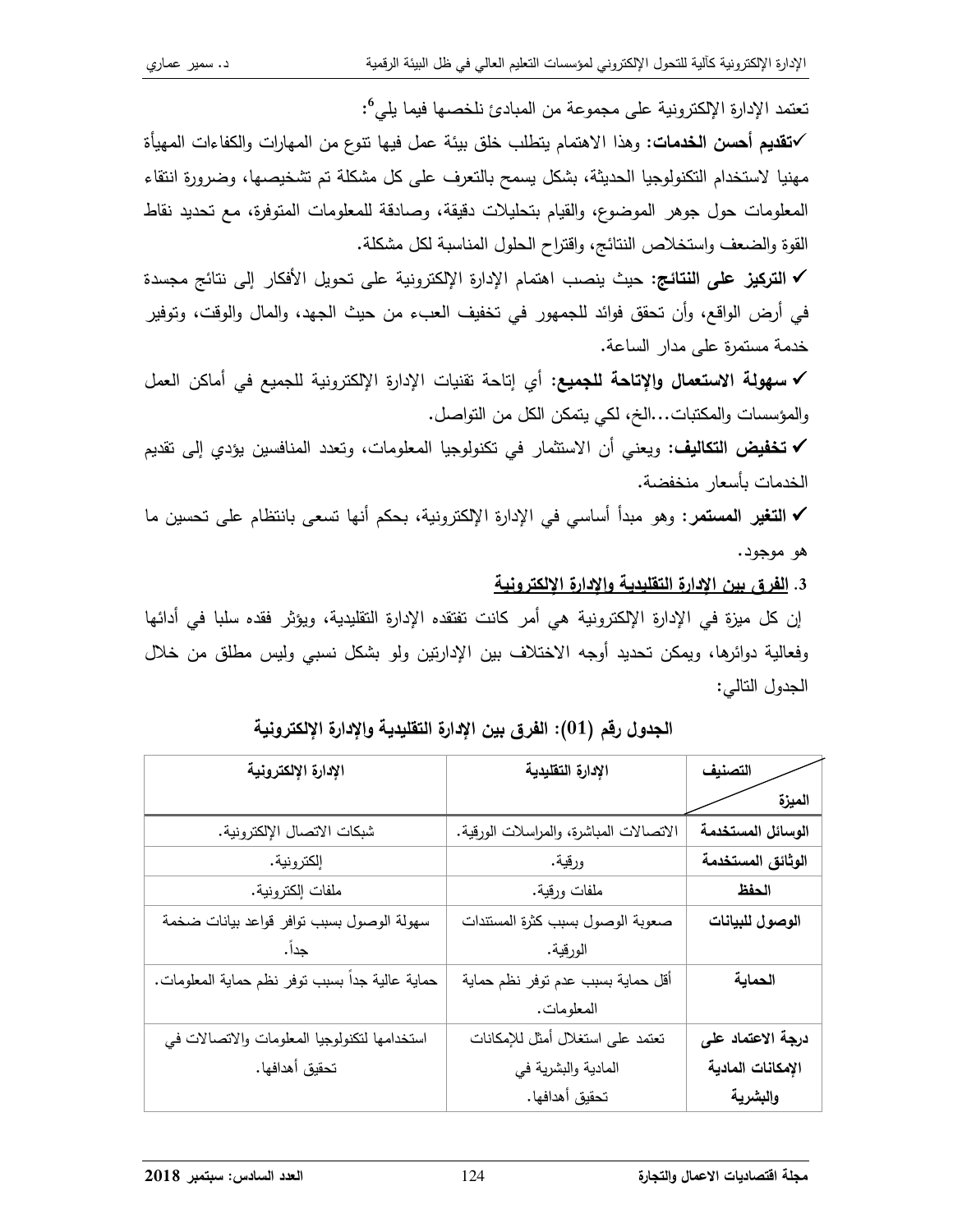| نتميز بالتفاعل السريع إذ يمكنها استقبال عدد كبير | نفاعل بطيء قد يستغرق أيام وأشهر      |
|--------------------------------------------------|--------------------------------------|
| من الطلبات أو الرسائل في زمن قصير، وإرسال        | بسبب الإجراءات البيروقراطية.         |
| رسائل لعدد كبير .                                |                                      |
| اقتصادية على المدى البعيد.                       | مكلفة على المدى البعيد.              |
| شبكي مرن.                                        | هرمي جامد.                           |
| نقدم خدماتها 24 ساعة بوميا وفق برامج مُعدة مسبقا | مدودية ساعات الدوام الرسمي التي تقدم |
| للرد على طالبي الخدمة.                           | فيها الخدمة.                         |
| جودة عالية جداً.                                 | جودة أقل.                            |

**المصدر :** من إعداد الباحث بالاعتماد على: أحمد محمد غنيم، الإدارة الإلكترونية بين النظرية وا**لتطبيق**، المكتبة العصرية للنشر ، المنصورة، مصر ، 2008، ص ص31-33.

ما يلاحظ من الجدول السابق هو أن العنصر الذي يصنع الفارق بين الإدارة النقليدية والإدارة الإلكترونية هو " تكنولوجيا المعلومات والاتصالات"، وكذا المزايا التي

يمنحها لـلإدارة فـي ظـل تبنيهـا لتلك التكنولوجيـا مـن تقليل للجهد والوقت والتكلفـة وتحسين لـلأداء وجودة الخدمة، إلا أن هناك صعوبات يمثلها الحل الإلكتروني في الإدارة يمكن ذكر بعضا منها في العناصر التالمة:

- تكلفة افتناء الأجهزة الإلكترونية اللازمة لذلك وتثبيتها؛

- تكلفة نطوير الأنظمة المعلومانية والبرمجيات وصبانتها؛

- تكلفة تكوين الموظفين أو توظيف تقنيين مختصين في مجال تكنولوجيا المعلومات والاتصالات. <u>ثانيا: دوافع تطبيق الإدارة الإلكترونية في مؤسسات التعليم العالي</u>

إنّ أي مؤسسة تسعى للتحول الإلكتروني أو ما يسمى بتطبيق الإدارة الإلكترونية، من البديهي أن يكون وراءه أسباب ودواعي دفعتها نحو هذا التوجه الإلكتروني، وكذلك الأمر نفسه بالنسبة لمؤسسات النعليم العالي التي يمكن تلخيص أهم أسباب ودوافع تحولها نحو نطبيق الإدارة الإلكترونية فيما يأتي: 1. توجهات العولمة وترابط المجتمعات الإنسانية: ساهمت التوجهات العالمية المتزايدة نحو الانفتاح والترابط والتكامل بين المجتمعات الإنسانية المختلفة، مستخدمة في ذلك أدوات وأساليب نقنية ومعرفية كشبكات الإنترنت والاتصال الفضائي وما إلى ذلك من أدوات رقمية، ويشمل هذا الترابط مجالات المعلومانية، الخدمات والعلاقات بكافة جوانبها الاقتصادية، الإدارية، العلمية والتقنية وغيرها7.

2. تسارع التقدم التطور التكنولوجي والثورة المعرفيـة المرتبطـة بــه: أدت الثورة التكنولوجيـة إلـي ظهور مزايا نسبية عديدة لتطبيقاتها العلمية في مختلف مجالات الحياة الإنسانية، بما في ذلك نوعية السلع والخدمات التي توفرها المؤسسات العامة والخاصة للمجتمع، وعليه يُعتبر التقدم التكنولوجي فرصة متميزة للأفراد، الحكومات ومنظمات الأعمال لتحسين نوعية الحياة الإنسانية، كما أنّ حجم الاستثمارات المتزايد في قطاع التكنولوجيا يتطلب تعظيم الفوائد الناتجة عنه كخطوة لتسهيل الحياة وتحقيق الرفاهية الإنسانية عموماً<sup>8</sup>.

3. الاستجابة لمتطلبـات البيئــة المحيطــة والتكيـف معهــا: إنّ انتشـار وتطبيـق مفهـوم وأسـاليب الإدارة الالكترونيــة فـي كثيـر مـن المنظمـات والمجتمعـات، يحـتم علـي كـل دولــة اللحـاق بركـب التطـور تجنبًـا لاحتمالات العزلة والتخلف عن مواكبة عصر السرعة والمعلومانية، والتنافس في تقديم الخدمات بناءً على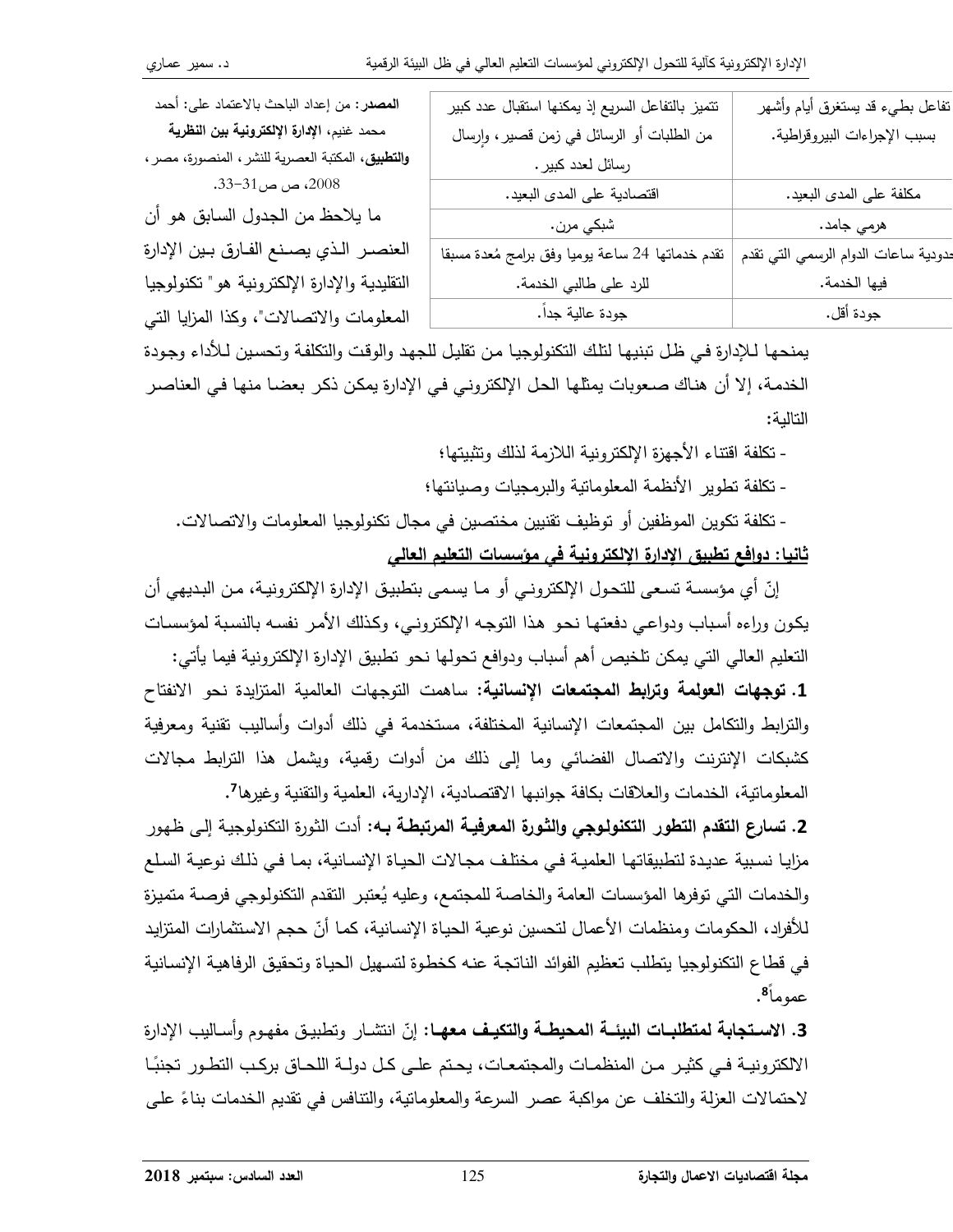معايير السهولة والفعالية والكفاءة والنوعية والجودة، أي أنّه لا يمكن لأيُ دولة أو منظمة أن تبقى منغلقة على نفسها دون مواكبة التطور الطبيعي للحياة الإنسانية بأبعادها المختلفة<sup>9</sup>.

4. ا**لتحولات الديمقراطية وما رافقها من متغيرات وتوقعات اجتماعية: ل**قد ساهمت حركات التحرر العالمية التي نطالب بمزيد من الانفتاح والحرية والمشاركة واحترام حقوق الإنسان في إحداث تغيرات جذرية في البناء المجتمعي عمومًا وطبيعة الأنظمة السياسية والاجتماعية على وجه الخصوص. وقد رافق هذه التغيرات ارتفاع في مستوى الوعي والتوقعات الاجتماعية بما في ذلك نشوء رؤى جديدة للقطاع العام بكافة أبعاده. ويأتـي فـي مقدمة هذه الرؤى ضرورة تحسين مستوى الأداء الكلـي للقطاع العام، والارتقاء بمستوى أداء مؤسساته كمًا ونوعًا ونوفيتًا وأسلوباً. ونمثل الإدارة الالكترونية فرصة متميزة للارتقاء بالأداء في القطاع العام <sup>10</sup>.

5. ا**نتشار الثقافة الالكترونية:** هناك فجوة بين الأجيال في مجال الثقافة الإلكترونية، فالأجيال الحالية تتعامل بسهولة مع الثقافة الإلكترونية، ولم يعد الأمر يتطلب شهادة جامعية متخصصة في الحاسوب، لكي يمكن النعامل مـع النقنيـة الرقميـة، فلقد انتشرت وسـائل النعليم عن بُعد ووسـائل الإعـلام والقنـوات الفضائية الإعلامية ومحلات الإنترنت، وغيرها من وسائل لنقل الثقافة الإلكترونية، ولذلك فإنّ الأفراد في كثير من الدول نزايد لديهم الـوعي عالميـا وأصـبحوا أكثـر نطلعـاً نحـو خـدمات أفضـل وأسـرع وأسـهل، وبالتالي أكثر ميلاً نحو الإدارة الإلكترونية.

كما توجد مجموعة أخرى من الأسباب التي فرضت على مؤسسات التعليم العالي حتمية التحول إلى الإدارة الإلكترونية، نذكر منها:11

العالي؛ - نقديم نماذج جديدة من الخدمات مثل التعلم الإلكتروني، والذي يعني النعلم باستخدام الحواسيب

وبرمجياتها المختلفة سواء على شبكات مغلقة أو شبكة مشتركة أو شبكة الإنترنت وهو تعلم مرن مفتوح12.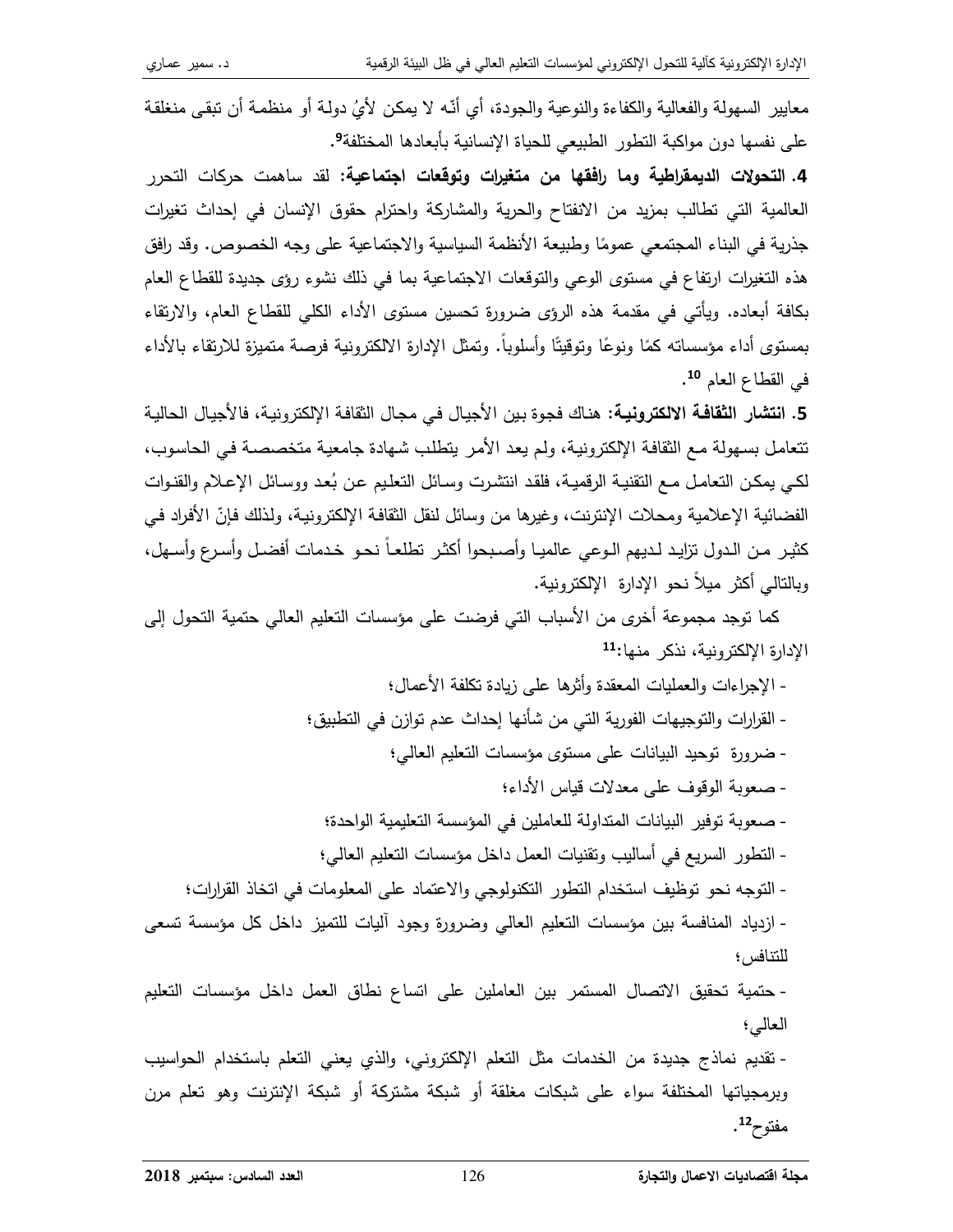بالإضافة إلى ما نقدم يرى الباحث أنّه كذلك من بين الأسباب التي فرضت على مؤسسات التعليم العالي ضرورة التوجه نحو تطبيق الإدارة الالكترونية ما يلي: الزيادة السريعة في عدد الطلبة الملتحقين بمؤسسات النعليم العـالي مـن عـام لآخـر ؛ ضـرورة مواكبــة النطـور الذوعي فـي نكنولوجيـا المعلومـات والاتصال من أجل ضمان البقاء؛ ضرورة نطوير أداء مؤسسات النعليم العالمي؛ نخفيف الأعباء المادية المكلفـة داخـل مؤسسـات التعلـيم العـالـي؛ النقليـل مـن الـرونين والبيروقراطيـة السـائدة فـي بعـض إدارات مؤسسات التعليم العالي؛ الموقع الجغرافي الشاسع لبعض مؤسسات التعليم العالي وامتداد فروعها في مساحات منفرقة في بعض الأحيان.

ثالثا/ خصائص تطبيق الإدارة الإلكترونية في مؤسسات التعليم العالي

يمكن تلخيص خصائص تطبيق الإدارة الإلكترونية على مستوى مؤسسات التعليم العالي في العناصر التالية:13

1. إدارة بلا ورقي: حيث أنها نعتمد على الحاسوب الآلي بشكل أساسي، ولا نعتمد على الأوراق إلا بشكل ثـانوي أوتكميلـي، حيـث انتهـي عصـر الأوراق الكثيـرة، وتـم التعـويض عنهـا بالأرشـيف والبريـد والأدلــة والمفكرات الإلكترونية والرسائل الصونية ونظم تطبيقات المنابعة الآلية.

2. إ**دارة بـلا مكان:** حيث أنـها تعتمد علـى الإنترنت والمؤتمرات الإلكترونية وغيرهما من وسائل الاتصـالات الحديثة، والمسؤول الإداري يستطيع أن يتخذ القرار وهو في أي مكان في العالم، ولا يرتبط اتخاذه للقرار بضرورة وجوده في المؤسسة، مما يضفي مرونـة عاليـة كبيرة علـى العمل بحيث يمكن للمدير مثلاً تتبـع نشاط إدارتِه أو مؤسسته والتدخل لحل المشاكل الطارئية عن بُعد، من خلال الهاتف المحمول والهاتف الدولي الجديد والمؤتمرات الإلكترونية وغيرها من وسائل الاتصال الحديثة.

3. إدارة بلا زمان: حيث أنّ الخدمة مستمرةٍ طوال اليوم، ففكرة الليل والنهار ِ والصبف والشتاء هي أفكار لم يِّعد لها مدلول في العالم الجديد، وعليه لا بد من خلق آليات للاتصال بالآخرين.

4. إدارة بلا تنظيمات جامدة: فبفضل الإدارة الإلكترونية أصبح بالإمكان الحديث عن المؤسسات الشبكية أو الذكية التي نتسم بالمرونة ونعتمد على العمل المعرفي وصناعة المعرفة.

بالإضافة إلى ما سبق توجد خصائص أخرى بتسم بها تطبيق الإدارة الإلكترونية على مستوى مؤسسات النعليم العالي، منها ما يلي:

- تهيئة بيئة مناسبة لإنجاز الأعمال أو تقديم الخدمات من خلال الحاسوب الآلي وبشكل فوري؛
- الإدارةِ الإلكترونية ليس بديلاً للإدارةِ العاديةِ ولا تنهي دورها، بل هي وسيلةِ لتطويرِ الأداءِ واكتشاف المشاكل وحلها في بيئة مؤسسات النعليم العالي؛
- زيـادة سـرعة النعـاملات ونقلـيص حجـم النكـاليف النـي نتفقهـا مؤسسـات النعلـيم العـالـي فـي الملفـات والسجلات الخاصة؛
- استخدام مكثف لتكنولوجيـا المعلومـات والإتصــال فـي كافــة الأعمــال خاصــة الإداريــة والتعليميــة والمكتبية؛ كما أن استخدام الإنترنت يقلص عدد الموظفين بمؤسسات التعليم العالي؛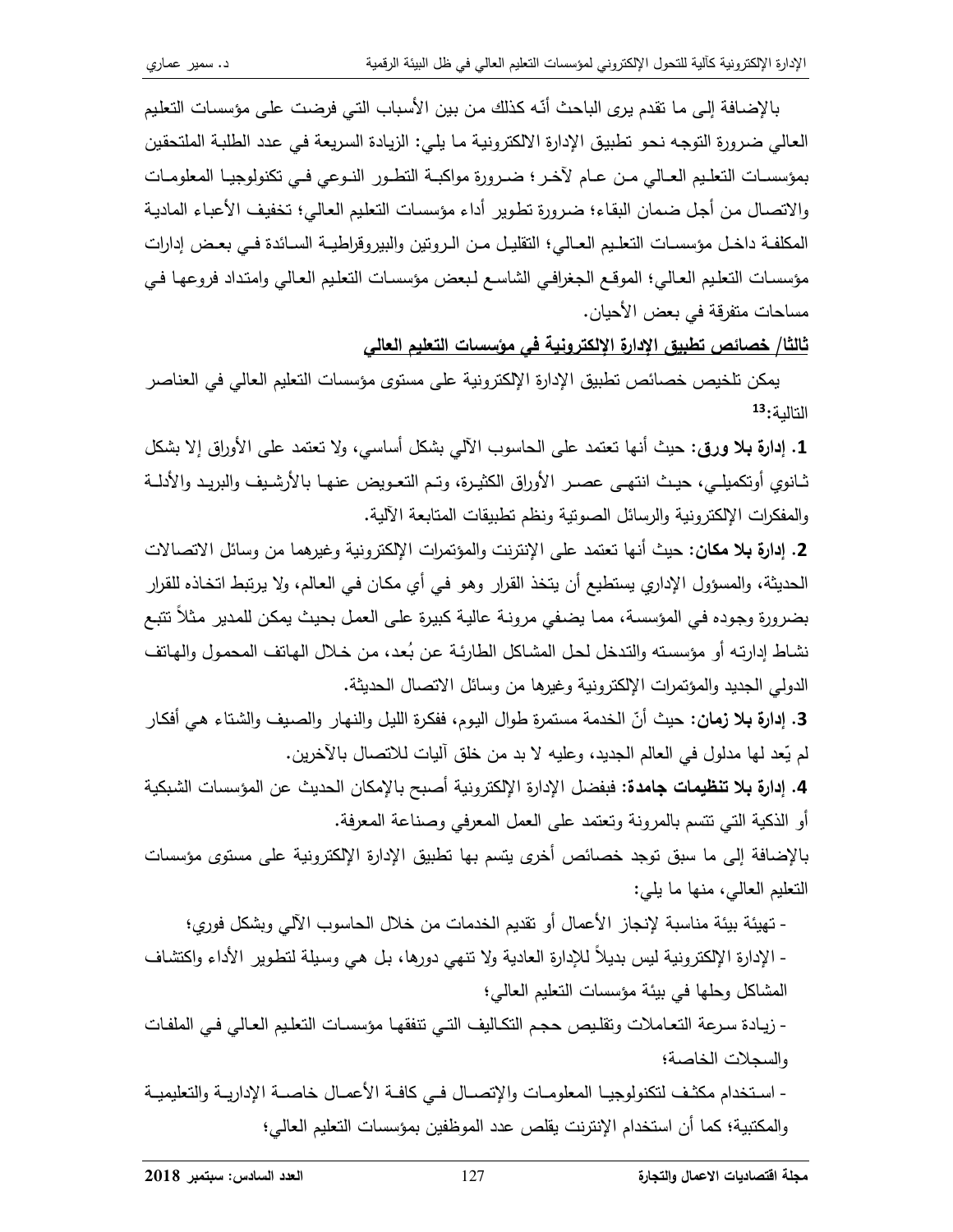- نتميز الإدارة الإلكترونية بالإبداع والاعتماد على المعرفة كأساس لإنجاز الأعمال داخل مؤسسات التعليم العالي؛

- استخدام النظم المتطورة والتي تركز على الإجراءات التنفيذية.

<u>رابعا/ مزايا تطبيق الإدارة الإلكترونية في مؤسسات التعليم العالي</u>

يُفيد تطبيق الإدارة الإلكترونية على مستوى مؤسسات التعليم العالي تحقيق العديد من المزايا، منها:<sup>14</sup>

- الخصوصية والأمان، حيث تتميز الإدارة الإلكترونية بمعايير الخصوصية والسرية المناسبة والأمن والمصداقية، مما يؤدي إلى نموها ونطورها في خدمة العاملين؛ - السرعة والدقة في تخزين المعلومات وتكوين ما يسمى ببنوك المعلومات ومعالجة وتشغيل البيانات واسترجاع النتائج في وقت قصير مقارنة بالنظام اليدوي؛ - الاستجابة لحاجات ورغبات المستفيدين من العملية التعليمية بكفاءة وفعالية، الأمر الذي يؤدي إلى تحقيق رضاهم؛ - نقديم خدمات شاملة بأقل النكاليف والجهد والوقت؛ - تأكيد وإظهار الشفافية في أداء العمل، والتعامل مع المستفيدين من الخدمات التعليمية؛ - التخلص من البيروقراطية والرونين في تأدية الأعمال؛ - ضـمان حصـول المسـتفيدين علـى الخـدمات التـي تقـدمها مؤسسـات التعلـيم العـالي بصـفة مسـتمرة ومباشرة دون الحاجة إلى حضورهم في بعض الأحيان، وذلك من خلال الشبكة الإلكترونية؛ - نحسين العمليات: ويقصد بها استخدام الحاسوب الآلي في تحويل المدخلات: (الأنشطة، الأعمال، الموارد، الأفراد)، والتي يؤدي من خلالها العاملون في مؤسسات التعليم العالي أعمالهم إلى مخرجات، بـهدف تحقيق رغبات المستفيدين من الـعملية التعليمية والتعلمية؛ - نمكين الموظفين من نأدية أعمالهم بطريقة أفضل، وذلك من خلال مساعدتهم على المتابعة الدورية لطرق أداء العمل الجامعي في جميع مراحله، وتوفير الوقت لديهم ليتمكنوا من التركيز على جوانب العمل المهمة بدلا من الأعمال الكتابية الورقية؛ - القضـاء علـى التزاحم بمؤسسـات التعليم العـالي، حيث يستطيع بعض الأفراد عن طريـق الشـبكة الإلكترونية أن يحصلوا على خدماتهم دون التردد على تلك المؤسسات والتزاحم أمامها وداخلها<sup>15</sup>.

مما سبق يتضح أنّ هناك فوائد عديدة ومختلفة تحصل عليها مؤسسات التعليم العالي من خلالها تطبيقها الإدارة الإلكترونية، حيث تُمكنها هذه الأخيرة من إنقان العمل التعليمي وإظهاره بالصورة المطلوبة ٕ لجميع المؤسسات الأخرى.

<u>خامسا: خطوات تطبيق الإدارة الإلكترونية في مؤسسات التعليم العالي</u>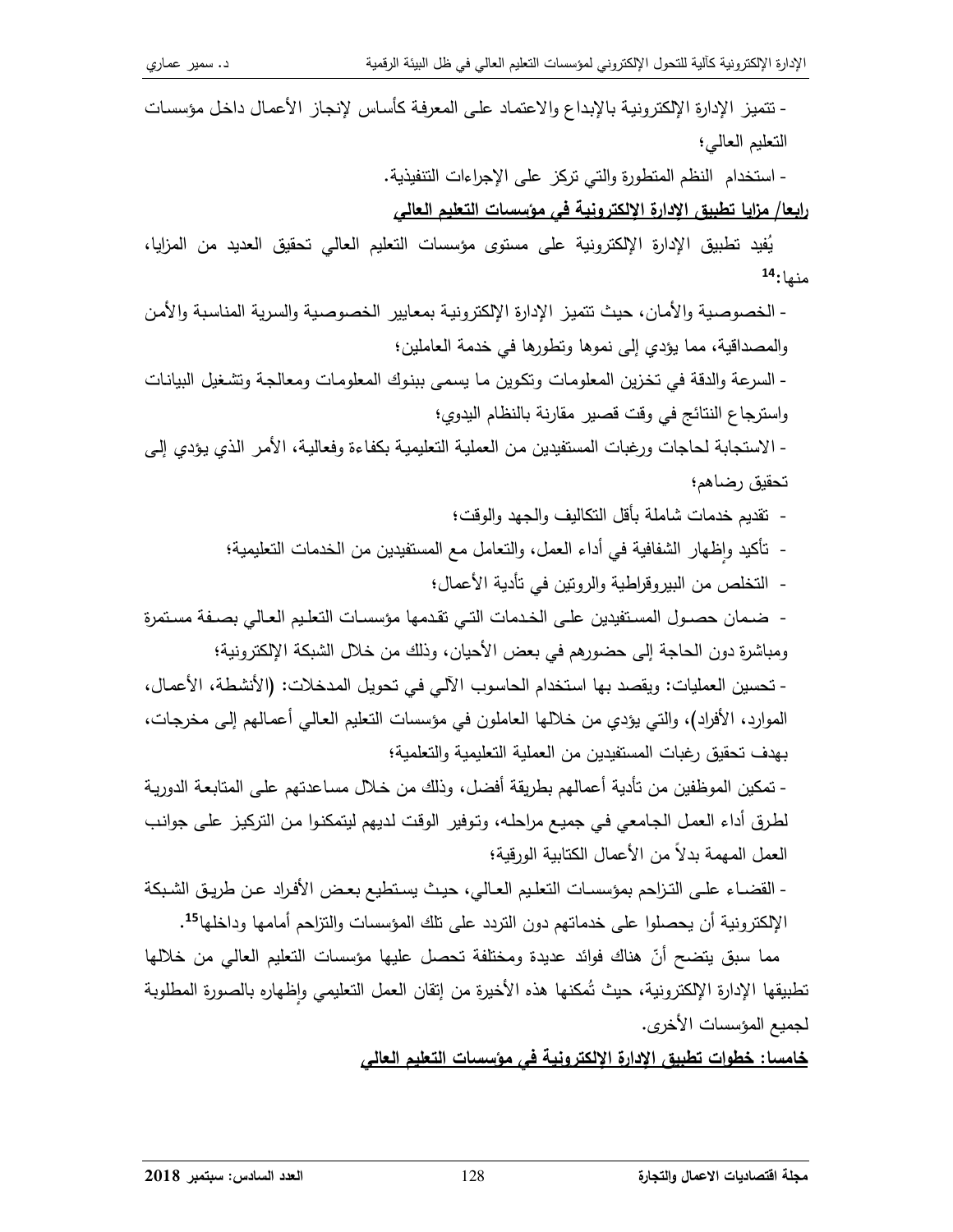حتى نتم عملية تطبيق الإدارة الإلكترونية على مستوى مؤسسات التعليم العالي بشكل يحقق الأهداف المرجوة منهـا، فـإنّ ذلك يحتـاج إلـى عدة خطـوات ينبغـى علـى مؤسسـات النعلـيم العـالـى إنباعهـا، هـذه الخطوات هي كالتالي:<sup>16</sup>

1. إ**عداد الدراســـة الميدانيــة**: وذلك مـن خــلال تشكيل فريـق عمـل مـن المتخصصـين فـي مجـال الإدارة والمعلومانية، لغرض معرفة واقع حال مؤسسات النعليم العالمي من نقنيات المعلومات، ونحديد حاجتها أو عدم حاجتها إلى تطبيق الإدارة الإلكترونية لأنها غير اقتصادية.

2. **وضـع خطــة التنفيــذ**: فـي حالــة كــان قـرار فريـق الـعمــل هـو ضــرورة تطبيـق الإدارة الإلكترونيــة فـي مؤسسات النعليم العالي، لا بد من إعداد خطة متكاملة ومفصلة لكل مرحلة من مراحل النتفيذ.

3. تحديد المصادر: والتي تدعم الخطة بشكل محدد وواضح، ومن هذه المصـادر الكفاءات البشرية التـي تحتاجها الخطة لغرض التتفيذ والأجهزة والمعدات والبرمجيات المطلوبة، ويعني هذا تحديد البنية التحتية لتطبيق الإدارة الإلكترونية في هذه المؤسسات.

4. تحديد المسؤولية: عند تنفيذ الخطة، لا بد من تحديد الجهات التي سوف تقوم بتنفيذها وتمويلها بشكل واضح ضمن الوقت المحدد في الخطة والتكاليف المخصصة إليها.

5. م**تابعة التقدم التقني**: نظراً للتطور السريع في مجال تقنيات المعلومات الإدارية، فإنّ هناك مسؤولية مضافة عند نتفيذ الخطة وهو العمل على مواكبة آخر التطورات الحاصلة في كافة عناصر وأدوات الإدارة الإلكترونية من انصالات وأجهزة وبرمجيات وغيرها من العناصر التي لها علاقة بهذا المجال. إن الشكل أدناه يوضح مختلف خطوات تتفيذ الإدارة الإلكترونية:



الشكل رقم (01): خطوات تنفيذ الإدارة الإلكترونية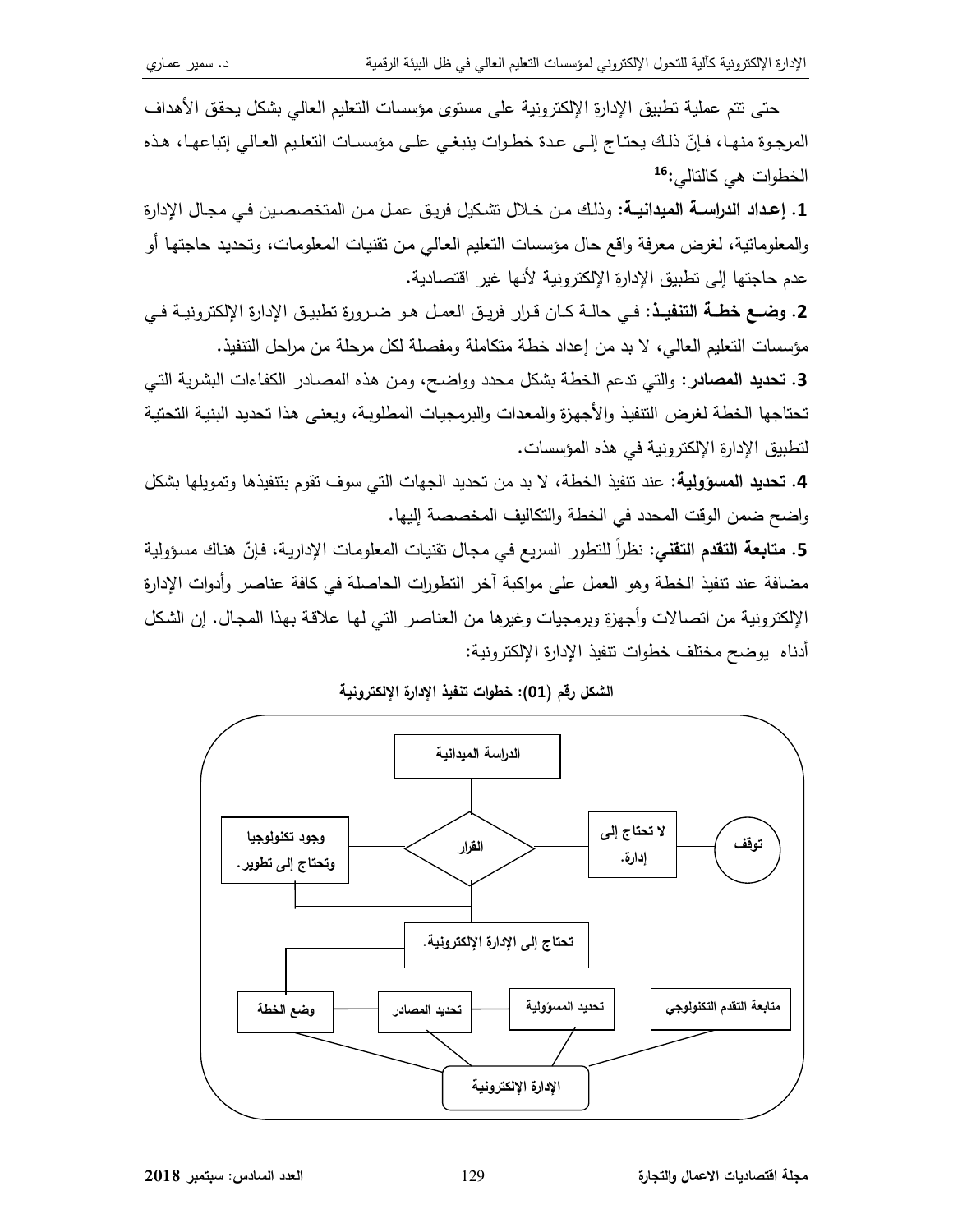المصدر : علاء عبد الرزاق السالمي، الإدارة الإلكترونية e-management، دار وائل للنشر ، عمان، الأردن، 2008، ص:66.

وهناك من الباحثين أمثال (Lauden &Laudon*)* من يشير إلى أنّ الانتقال إلى البيئة الإلكترونية يتطلب من مؤسسات التعليم العالي القيام بخطوات أهمها:17

- دراسة الواقع الحالي لمؤسسات النعليم العالمي بما فيها الإدارات والعاملين والأساليب المتبعة والتقنيات المتوافرة لديها، وتقييمها وتحديد نقاط القوة والضعف، ثم بناءً على ذلك يتم تحديد أولويات تطبيق الإدارة الإلكتر ونبة؛

- لا بد أن تحتوي الخطـة علـى تحليل دقيق لكيفيـة مسـاهمـة تطبيقات الإدارة الإلكترونيـة فـي تحقيق أهداف مؤسسات التعليم العالمي؛

- تحديد كيفية تدعيم تكنولوجيا المعلومات والاتصال لمؤسسات التعليم العالى ولمختلف عملياتها، وتوضـيح أهـداف تطبيـق الإدارة الإلكترونيـة ودوافعهـا للعـاملين بـهـا، وتـدريبهم للتعامـل بكفـاءة مـع تطببقاتها.

في الأخير يؤكد الباحث على ضرورة التركيز على وضع خطة إستراتيجية محددة المعالم الزمنية والموضوعية للتحول إلى الإدارة الإلكترونية، وترجمة هذه الخطة إلى واقع ملموس، ووضع أليات تطبيقية لتهيئة المناخ الملائم للعمل الالكتروني ولتحقيق سهولة الانتقال من البيئة التقليدية السائدة في أغلب مؤسسات التعليم العالي إلى نمط العمل الإلكتروني، وذلك بهدف مواكبة أحدث الأساليب والتقنيات في مجال تكنولوجيا المعلومات والاتصال، وضمان نجاح تطبيق الإدارة الإلكترونية في هذه المؤسسات. <u>سادسا: مجالات تطبيق الإدارة الإلكترونية في مؤسسات التعليم العالي</u>

من خلال هذا المحور سيتم توضيح كيفية تبني تطبيقات الإدارة الإلكترونية على مستوى مؤسسات التعليم العالي، من خلال التركيز على ثلاثة مجالات رئيسية، المجال الأول يتعلق بشؤون الطلبة، أما المجال الثاني فيتعلق بشؤون الموظفين من إداريين وأساتذة، أما المجال الثالث والأخير فيتعلق بشؤون المؤسسة الجامعبة ككل.

## 1. تطبيقات الإدارة الإلكترونية في إدارة شؤون الطلبة

يقصد بشؤون الطلبة كل ما يخص شؤونهم في مؤسسات التعليم العالي، من تسجيل وبيانات عامة، وخاصة بحسب ما يحق لهذه المؤسسات الحصول عليه، وكذلك ما يَهم الطلبة داخل الحرم الجامعي، وما يتعلَّق بمستواهم التعليمي... الخ، مما يساعد هذه المؤسسات على القيام بدورها اتجاههم<sup>18</sup>، ومن خدمات الإدارة الالكترونية في هذا المجال:

– بنـاء قاعدة بيانـات متطـورة خاصــة بالطلبـة يمكن الرجـوع إليهـا والبحث فيهـا واستخدامها خاصــة عنـد استخراج الشـهادات الجامعيـة (مثـل: شـهادات النجـاح والتخـرج والشـهادات الإداريـة...الخ)، وذلك تفاديـا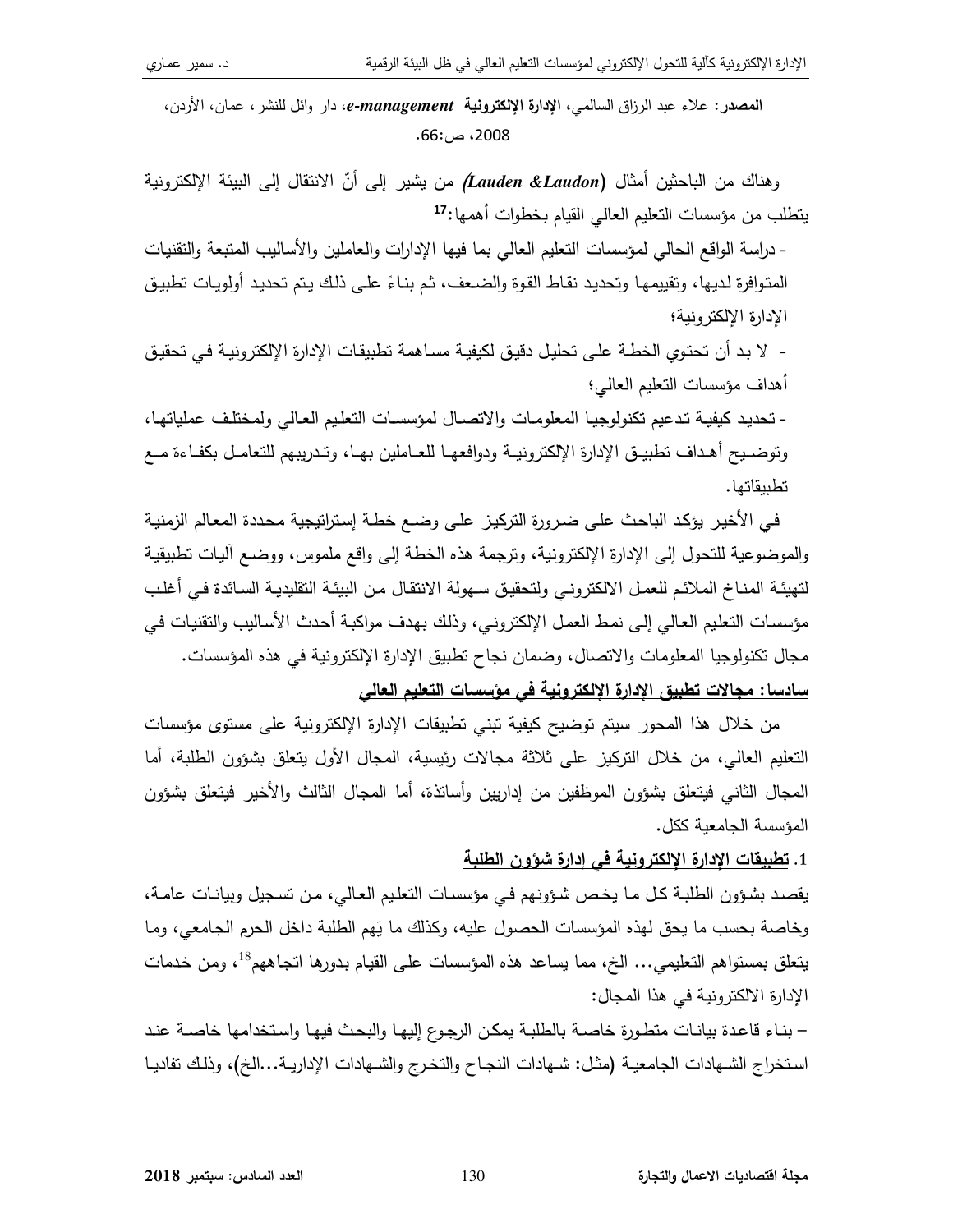للوقوع في الأخطاء، كما يمكن تحديث هذه المعلومات وتطويرها بسهولة، وذلك حتى تساعد على انجاز الإعمال بسهولة ويُسر على مستوى مؤسسات التعليم العالي؛

– توزيع الطلبة حسب الأفواج، فنظراً للتطور الكمي لأعداد الطلبة في مختلف الشعب والتخصصات، فإنه يمكن إعداد قوائم الطلبة لكل صف أو تخصص، وتخزينها واتاحتها على الموقع الالكتروني للكلية أو القسم الذي يدرس به الطالب، وهذا ما يوفر الوقت والجهد للإدارات الجامعية والطلبة وحتى الأساتذة في معرفة الأفواج الخاصة بهم للدراسة أو الندريس على النوالي؛

– متابعة حضور وغياب الطلبة بحيث يستطيع المكلفين بمتابعة دوام الطلبة من برمجة نظام خاص بواسطة الحاسوب، يتم فيه تسجيل أسماء الطلبة الذين تغيبوا عن الحضور في كل حصـة وبصـفة دائمـة، وبذلك بمكن أن يُبلغ الحاسوب وبشكل آلى عن غياب كل طالب إذا ما تجاوز عدد الغيابات المسموح بها، ويعين له تاريخ الغياب ورقم الحصنة، حتى يستطيع الطالب والأساتذة ًمن الإطلاع عليها، وذلك بهدف إعطاء شفافية أكبر حول ظروف العمل بمؤسسات التعليم العالمي<sup>19</sup>؛

– استخراج نتائج الطلبة وتحليلها وتقويمها، بكل دقة وأقل جهد والعمل على حفظها والرجوع إليها بسهولة، أي الاستغناء عن الطرق النقليدية التي كانت مستعملة في السابق<sup>20</sup>، أما في حالة اكتشاف أخطاء مَّا في علامات الطلبة فإن الحاسوب بمكنه بسهولة القيام بتصحيح جميع النتائج تبعا لذلك، في هذا الإطار تمثل الجداول الالكترونية أحد الخيارات الأساسية التي يمكن بواسطتها عرض نتائج الطلبة ومستوياتهم على شكل أشكال بيانيـة مختلفـة ممـا يسـاعد فـي تحديـد نـواحي الضـعف فـي هـذه المسـتويات والعمـل علـي معالجتها؛

– حفظ وأرشفة سجلات الطلبة، حيث أن الكثير من مؤسسات التعليم العالي بحاجة إلى حفظ سجلات تحتوي علـى النتـائج الدراسـية للطلبـة، وكـل مـا يتعلـق بمسـارهم الدراسـي، ومـن المفتـرض أن تكـون هـذه السجلات سرية، بحيث لا يِّطلع عليه أحد إلا من لهم حق الإطلاع عليها، وفـي هذا الإطـار يجب علـي مؤسسات التعليم العالي إستخدام التطبيقات والبرامج الحاسوبية لأنها تقدم خدمات كثيرة ومتطورة في هذا المجال، كما يجب عليها تأهيل العاملين لتمكنيهم من التعامل بكفاءة مع هذه التطبيقات والتي تساعد على حفظ نتائج الطلبة والسرعة في الرجوع إليها في أي وقت؛

– التواصل داخل مؤسسات التعليم العالي، حيث يعتبر البريد الالكتروني من الخدمات الهامة لـلإدارة الالكترونية في توفير الاتصالات بين مختلف الكليات والأقسام والإدارات الجامعية من جهة، وبين هذه الأخيرة والأساتذة من جهة أخرى، وذلك من أجل استقبال التقارير الخاصـة بـدوامهم وبـدوام الطلبـة ونتائجهم.

ويمكن توضيح التطبيقات السابقة لـلإدارة الإلكترونية في مجال إدارة شؤون الطلبة من خلال الشكل التالي: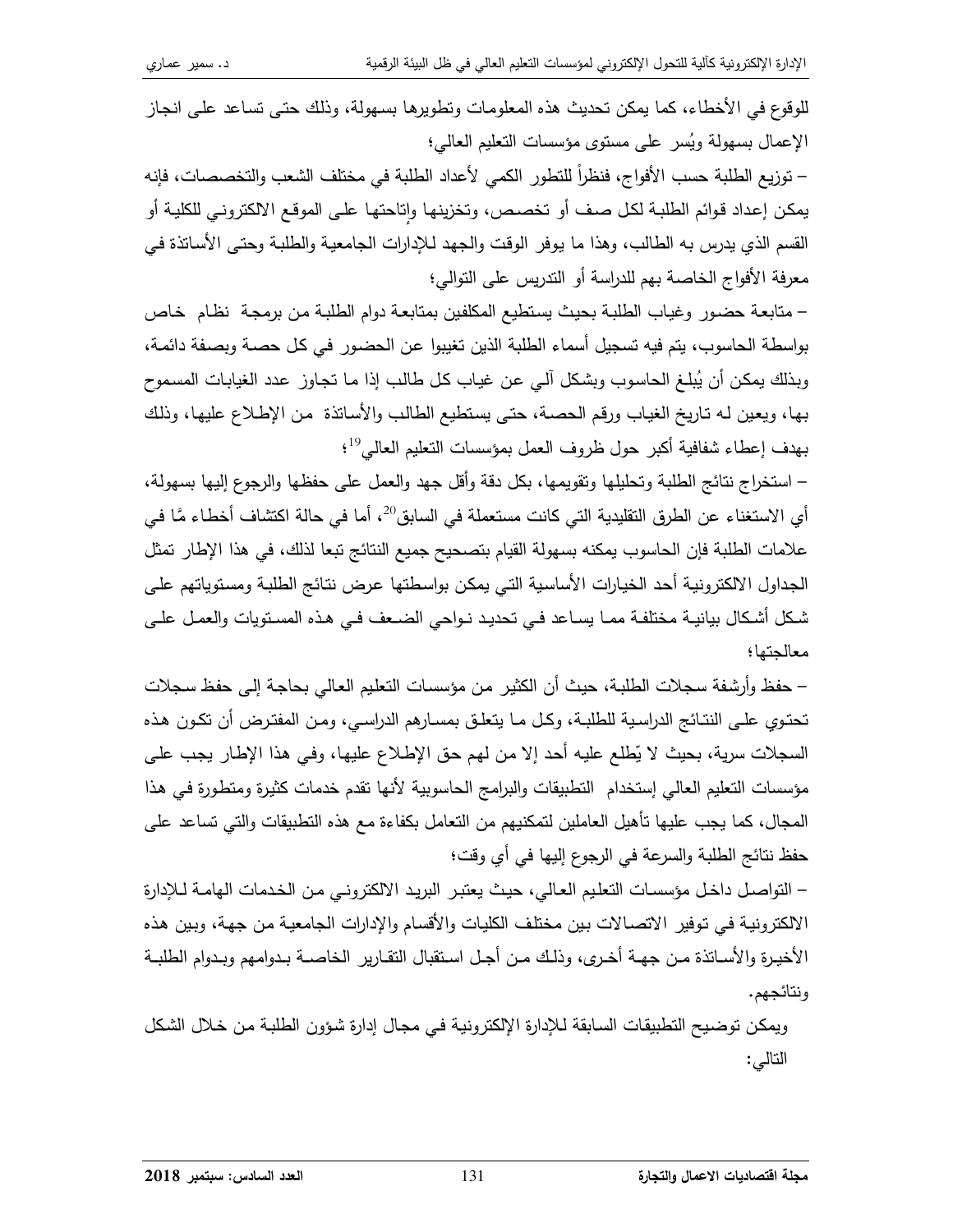



**المصدر :** من إعداد الباحث بالاعتماد على الجانب النظري.

# 2. تطبيقات الإدارة الإلكترونية في إدارة شوون الموظفين

المقصود بشؤون الموظفين، شؤون جميع العاملين بمؤسسات التعليم العالمي من إداريين وأساتذة وعمداء ورؤساء أقسام وغيرهم، والذين يقومون بوظائف رئيسية داخل هذه المؤسسات بحسب المهام الموكلة إليهم. إن متابعة شؤون الموظفين عملية تحتاج إلى الكثير من الجهد والوقت حيث أن الكثير من التعديلات يجب إدخالها باستمرار في سجلات الموظف من حيث: التعيينات الجديدة، والتتقلات والترقيات، وما يتعلَّق بالأمور المالية، والضمان الاجتماعي وغيرها من الأمور المماثلة، ويمكن للإدارة الإلكترونية في هذا المجال القيام بمهام شتى منها:<sup>21</sup>

– إدخال بيانات جميع الموظفين وعناوينهم وكل ما يخص شؤونهم الوظيفية، وحفظها بطريقة أكثر تنظيماً من غيرها؛

– توفير أنواع الخدمات التي يحتاجها الموظفون على مستوى مؤسسات التعليم العالي بكافة مستوياتهم من إداريين وأسانذة وعاملين؛

– متابعــة تقيـيم المـوظفين عـن طريــق البـرامج النطبيقيــة الـخاصـــة بمتابعــة الأداء وخصوصــاً الواجبــات الأساسية التي نطلب منهم، ومتابعة الأعمال التي يقومون بها، وتكوين قواعد بيانات مختلفة تمكن من متابعتهم بشكل أكثر دقـة وايجابيـة، بالإضـافة إلـي القضـاء علـي مشكلتـي البعد الجغرافـي والزمـانـي فـي الاتصال والتواصل بين جميع الموظفين بمؤسسات التعليم العالي.

كما يمكن تلخيص أهم استخدامات الإدارة الالكترونية فيما يتعلق بإدارة شؤون الموظفين على مستوى مؤسسات النعليم العالي من خلال الشكل أدناه: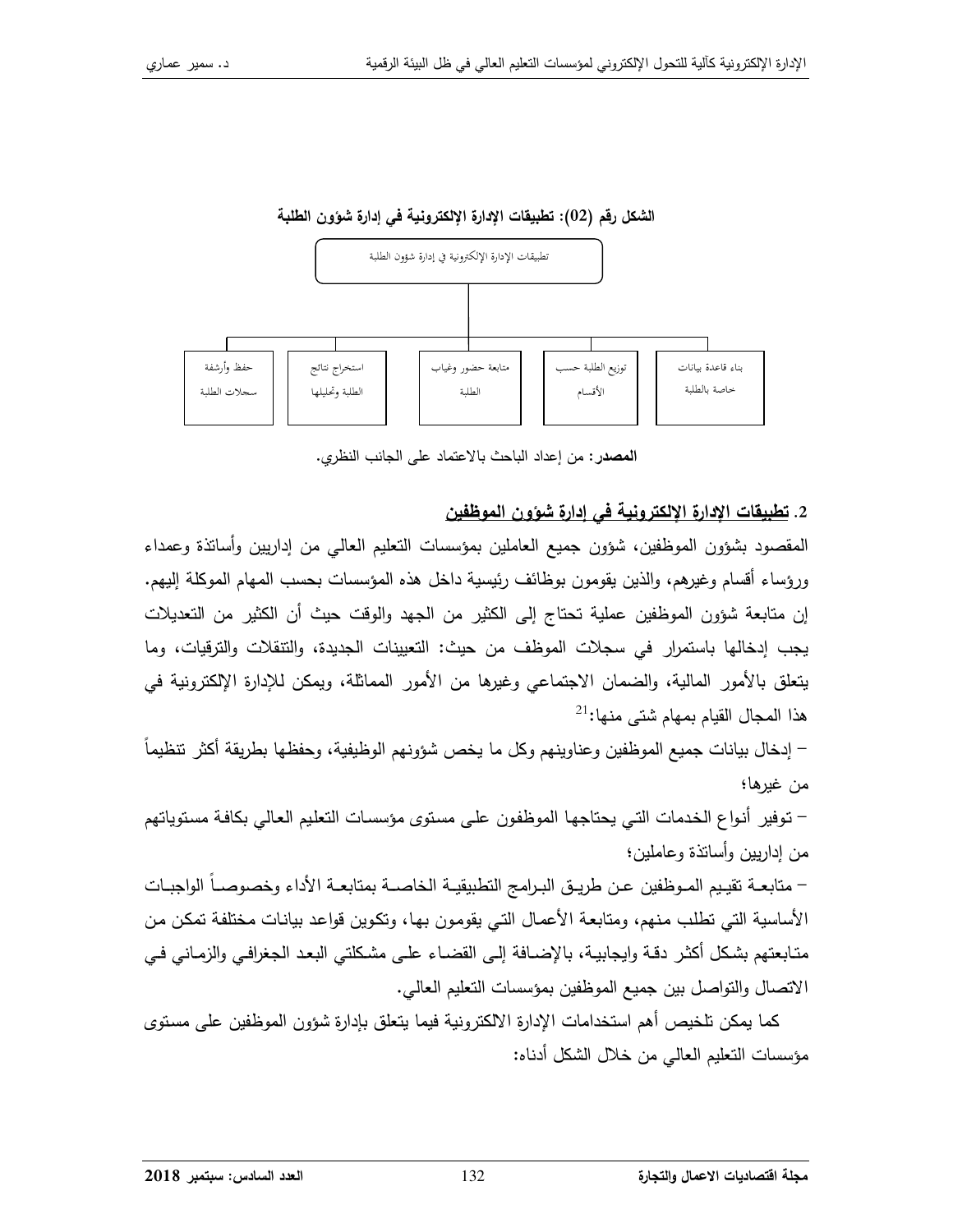

ا**لمصد**ر : من إعداد الباحث بالاعتماد على الجانب النظري.

3. <u>تطبيقات الإدارة الإلكترونية في إدارة شؤون المؤسسة الجامعية ككل</u>

تقوم الإدارة الالكترونية من خلال تطبيقاتها الخاصة بدور كبير في إدارة الشؤون المختلفة للمؤسسات الجامعية، من خلال مساعدتها في التعرف على احتياجاتها المستقبلية، والتي منها على سبيل المثال: √ تطبيقات الإتصالات: ونتضمن تطبيقات الحاسوب والبرمجيات والشبكات في استخدام شبكات الاتصال الداخلية والخارجية في إدخال البيانات والمعلومات والملاحظات والتوجيهات التي ترتبط بإنجاز العمل اليومي داخل المؤسسة الجامعية، والتواصل مع المؤسسات الجامعية الأخرى، والدوائر الحكومية (خاصـة رزارة التعليم العالي والبحث العلمي)، عن طريق البريد الالكتروني، وموقع المؤسسة الجامعية على شبكة الإنترنت، وتفعيل الرسائل الإخبارية، والمكالمات الـهاتفية الآلية، والرسائل الصوتية والنصية<sup>22</sup>.

✔ التطبيقات الكتابية: ونتضمن:

■ ا**لتطبيقات في معالجة النصوص**: تعتبر الأعمال الكتابية من أكثر الأعمال الروتينية التي تأخذ تتطلب وقت وجهد كبيرين داخل المؤسسات الجامعية، وعليه فان استخدام الحاسوب يقلل من هذه الإعمال، وذلك  $^{23}$ : من خلال مساهمته في

– إعداد النقارير للأعمـال داخـل المؤسسـات الجامعيـة، أو لـلإدارات التعليميـة وحفظـهـا واسـترجاعـها عنـد الحاجة؛

– إعداد الخطط الجامعية؛

– سهولة الاتصال بالموظفين والعاملين بالمؤسسات الجامعية وجميع الجهات المعنية، وإرسال التعليمات إليهم بالفاكس أو البريد الإلكتروني؛

– المساعدة في الرجوع إلى الوثائق الصادرة والمعلومات الخاصة بالشؤون الإدارية بسرعة ودقة لا نتوفران في الإدارات التقليدية التي لا تستخدم تقنية الحاسوب، فالأعمال الإدارية المنفذة بواسطة هذا الأخير أكثر كفاءة وفعالية في العمل وتوفر الكثير من الوقت والجهد.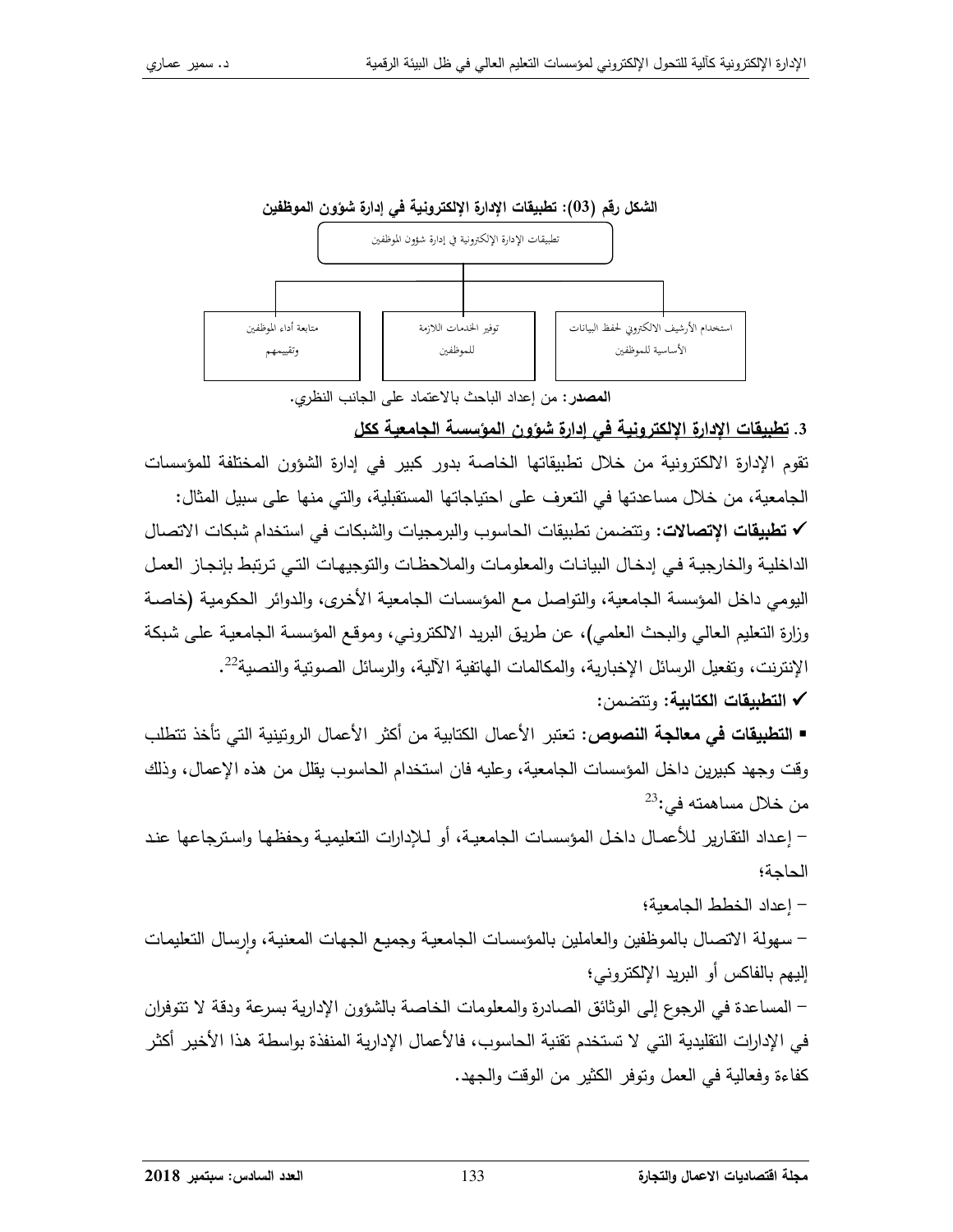■ ا**لوسائط المتعددة:** يمكن لجميع الإدارات الجامعية أن تستخدم الوسائط المتعددة في عرض كل ما لديها من أفكار بطريقة جيدة، ويمثل العرض بطريقة (Power Point) أحد هذه الوسائط، حيث يمكن استخدامه في الاجتماعات والندوات والمحاضرات والملتقيات داخل المؤسسات الجامعية.

√ إعداد جداول المحاضرات الأسبوعية: تساعد الإدارة الإلكترونية في إعداد جداول المحاضرات والأعمال الموجهة الأسبوعية، ونوزيعها على الطلبة والأسانذة بأقل جهد ووقت ممكنين، وذلك باستخدام بعض البرامج الخاصة لذلك، بحيث يمكن إجراء التعديلات على الجداول في أي وقت في حال تتقلات الأسانذة، أو إضافة مقاييس، أو أي تعديلات على هيكلية المؤسسات الجامعية، ومن الفوائد التي تقدمها الإدارة الإلكترونية في فيما يخص إعداد الجداول المساهمة في إنتاج الجداول المختلفة بسرعة وبتكلفة قليلة مع ضمان وصولها للجميع، كما أنها تساعد على التخطيط وتتظيم العمل داخل هذه المؤسسات<sup>24</sup>. ✔ تطبيقات خاصة بمستلزمات المؤسسات الجامعية: وتتضمن تطبيقات الإدارة الإلكترونية في هذا الشأن إعداد قائمة في شكل جرد دوري لجميع المستلزمات الجامعية من معدات وتجهيزات مكتبية وغيرها، بحيث يتضمن هذا الجرد عدد قطع كل نوع من هذه التجهيزات، بالإضافة إلى تحديد المستعمل منها وغير المستعمل، وكذا الموجودات في المخازن<sup>25</sup>.

✔ تطبيقات خاصة بالموازنات المالية للمؤسسات: تعتمد موازنة أي مؤسسة جامعية على الرسوم التي يدفعها الطلبة والمخصصات، والمنح وغيرها، وتستطيع مختلف الإدارات الجامعية أن تستعمل الحاسوب في معالجة أمورها المالية وحفظها وتوزيعها على نشاطاتها حسب نسب معينة ورصد النفقات، حتى نسهل للجهات المخولة عملية تدقيقها والتأكد من صحتها<sup>26</sup>.

✔ تطبيقات خاصة بالمكتبات الجامعية: ونتضمن نطبيقات الحاسوب وبرمجيانه والشبكات في حوسبة المكتبات، وتوفير قاعدة بيانات للبحث عن الكتب والمصادر والمراجع، مما يساعد الطلبة والأساتذة وزوار المكتبة من سهولة التأكد من وجود مرجع معين في المكتبة، ومعرفة رقمه وتصنيفه، وفيما إذا كان معاراً أم غير معار ، إلى غير ذلك من المعلومات، من خلال إدخال عنوان المرجع أو اسم المؤلف<sup>27</sup>. وفيما يلي اختصار لمختلف تطبيقات الإدارة الإلكترونية في مجال إدارة شؤون المؤسسة الجامعية ككل من خلال الشكل الآتي:



الشكل رقم (04): تطبيقات الإدارة الإلكترونية في إدارة شؤون المؤسسة الجامعية ككل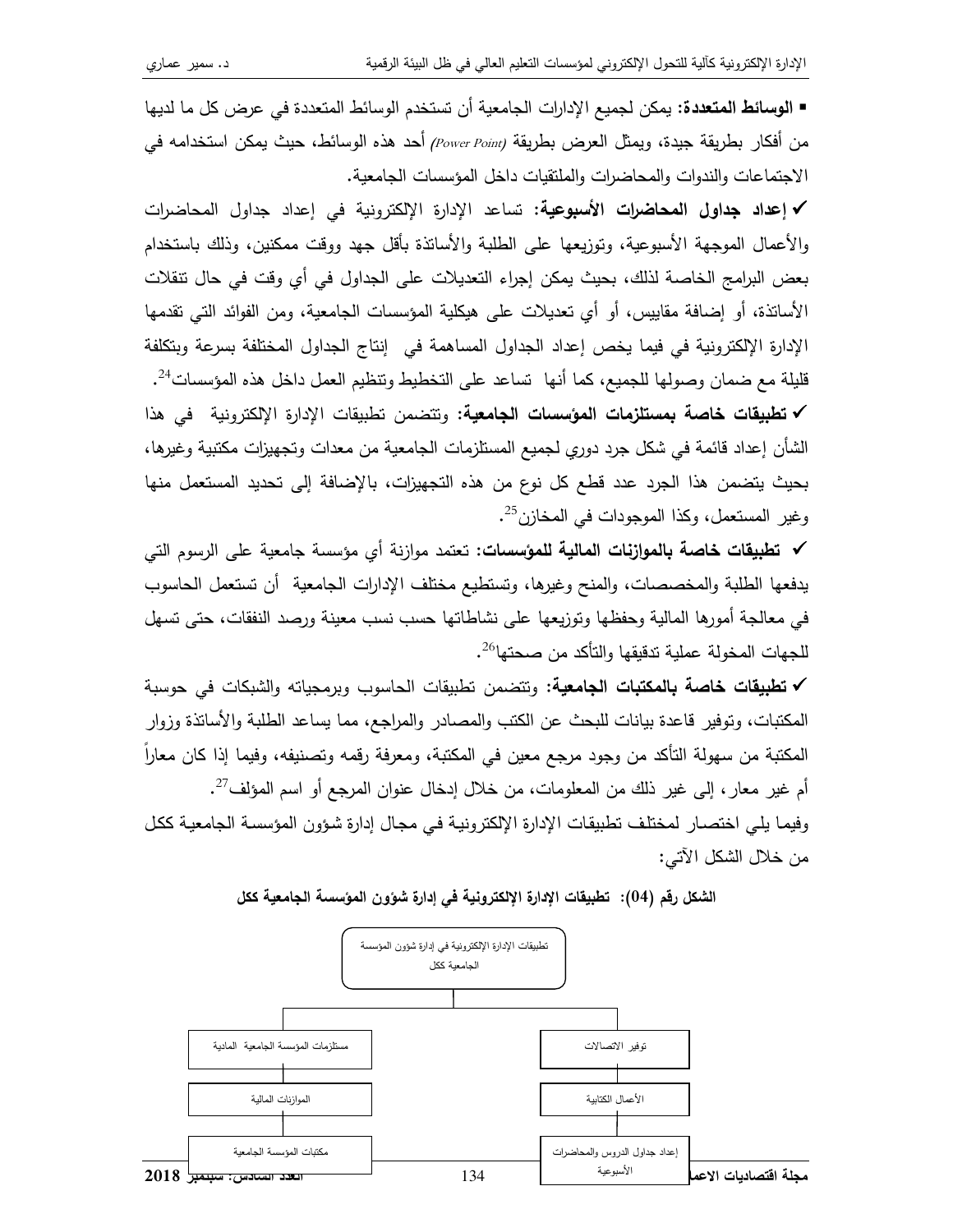المصدر: من إعداد الباحث بالاعتماد على الجانب النظري.

سابعا: متطلبات تطبيق الادارة الالكترونية في مؤسسات التعليم العالي

نظراً لكون الإدارة الإلكترونية تمثل تحولاً شاملاً في الأساليب والإجراءات والهياكل والتشريعات التي يقوم عليها نمط العمل النقليدي، فهي عملية معقدة ونظام متكامل من المكونات الإدارية والبشرية والمالية والتكنولوجية وغيرها، وبالنالي حتى لا يفشل نطبيقها لا بد من نوفر مجموعة من المنطلبات الأساسية من أجل إخراجها إلى النتفيذ، ومن أهم هذه المتطلبات ما يلي:

1. المتطلبات الإدارية: ترتكز هذه المتطلبات على إعادة هندسة الهياكل والإجراءات والعمليات الإدارية في مؤسسات التعليم العالي حتى توفر الأطر الإدارية والتنظيمية لاستخدام الإدارة الإلكترونية منها:

أ–**وضع استراتيجيات وخطط التأسيس**: إنّ الانتقال من النمط التقليدي إلى النمط الإلكتروني يعتمد على رؤية واضحة لما يمكن أن تساهم به هذه التكنولوجيا الجديدة في تطوير أداء مؤسسات التعليم العالي، لا سِّيما على المدى الطويل من خلال الحصول على المعلومات البيئية سواء الخارجية أو الداخلية، مما يمكنها من تحديد الفرص والتهديدات ونقاط القوة والضعف وصباغة أهدافها الإسترانيجية بكل وضوح

ورصد الموارد المادية والكفاءات والمهارات البشرية اللازمة بأقل جهد و بأسرع وقت وبمنتهى الدقة<sup>28</sup>. ب—ا**لقيادة والدعم الإداري**: يُعد دعم والنزام الإدارة العليا أمراً مهما وحيوياً لنجاح أسلوب الإدارة الإلكترونية في مؤسسات التعليم العالي، فوجود قيادة إدارية قوية يساعد في تجاوز العقبات وتذليل الصعوبات التي تعترض تطبيق أسلوب الإدارة الإلكترونية نتيجة الرفض المحتمل من بعض القيادات التقليدية<sup>29</sup> ، وعليه فإنّ جهود التحول إلى الإدارة الإلكترونية في مؤسسات التعليم العالي سيكون مصبرها الفشل في حالة عدم وجود قيادة إدارية إلكترونية تتعامل بكفاءة وفعالية مع تكنولوجيا المعلومات والاتصال، مع قدرتها على الابنكار واعادة هندسة عمليات وأعمال مؤسسات النعليم العالمي.

- ت–الهيكـل الإداري الإلكترونـي: لا تستطيع الإدارة الإلكترونيـة العمـل فـي هيكـل تنظيمـي هرمـي عمـودي الاتصال ببعد واحد من حيث سلطة إصدار الأوامر من أعلى إلى أسفل، ومجرى المعلومات من أسفل إلى أعلـى، ومن هنـا فـإنّ النمـوذج الـهرمـى النقليدي فـى مؤسسـات النعليم الـعـالـى لـم يعـد ملائمـاً لعصـر تكنولوجيا المعلومات والإتصال، فالإدارة الإلكترونية تتطلب وجود بنية تنظيمية حديثة ومرنـة، أفقيـة وعمودية باتصالاتها، وكذلك بنية شبكية تستند إلى قاعدة تقنية ومعلوماتية، وثقافة تنظيمية تتمحور حول قيمـة الابـداع والمبـادرة والريـادة فـي الأداء وانجـاز الأعمـال بكفـاءة وفعاليـة<sup>30</sup>. وعليـه فـإنّ تطبيـق الإدارة الإلكترونية يتطلب إجراء تغييرات في الهياكل التنظيمية تتناسب مع طبيعة عملها، وذلك من خلال:
- استحداث وحدات تنظيمية جديدة في الهيكل التنظيمي الجاري العمل بـه، أو إلغاء بعض الوحدات الإدارية الأخرى أو دمجها مع بعضها البعض ليتلائم الهيكل مع التغيير الحاصل؛

– إعادة النظر في طبيعة العمليات الداخلية بما يكفل توفير الظروف الملائمة لتطبيق إدارة إلكترونية تتميز بالكفاءة وسرعة الإنجاز ؛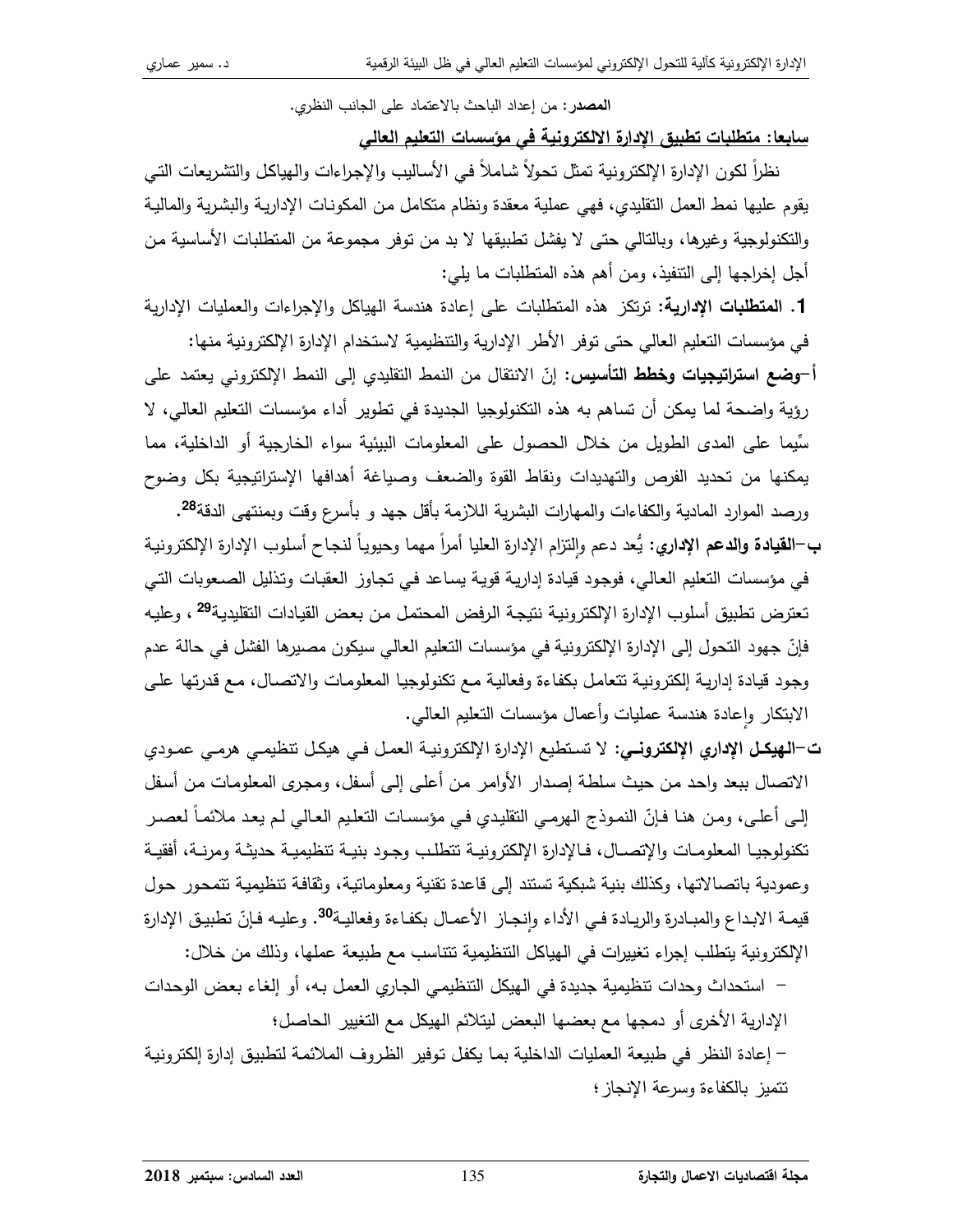– تطوير نظام الإجراءات والمعاملات والأساليب المتبعة في مؤسسات التعليم العالي والتخلص من النظام البيروقراطي الذي يعيق أي عملية نطوير .

2. المتطلبات البشرية: يعتبر العنصر البشري ذو أهمية بالغة في تطبيق الإدارة الإلكترونية، إذ بدونه لن نتمكن مؤسسات النعليم العالي من نحقيق النجاح في نطبيق أي مشروع، كما يعتبر هذا العنصر بمثابـة المنشأ لـلإدارة الإلكترونية، فهو الذي اكتشفها ومن ثم طورها وسخرها لتحقق أهدافه التـى يصبوا إليها، لـذلك فـإنّ الإدارة الإلكترونيــة مـن وإلــى العنصــر البشـري<sup>31</sup>. وبالتـالـي يتطلـب تطبيـق الإدارة الالكترونيــة تغييرات جذريـة فـي نوعيـة العناصـر البشـريـة الملائمـة لـهـا، وهذا يعنـي ضـرورة تأهيل العناصـر البشـريـة تأهيلاً جيداً من خلال نتفيذ مجموعة من البرامج الندريبية والتي تساعد في إعداد الكوادر البشرية الفنية المطلوبة لمواكبة النطور النكنولوجي ولنحقيق الكفاءة عند نتفيذ نطبيقات الإدارة الإلكترونية.

كما توجد جملة من المتطلبات البشرية اللازم على مؤسسات التعليم العالي توفيرها لتطبيق الإدارة الإلكترونية نتمثل في:<sup>32</sup>

– تحديد الاحتياجات الحالية والمستقبلية من الأفراد المؤهلين في نظم المعلومات والبرمجيات والعمل على الإنترنت؛

– استقطاب أفضل الأفراد المؤهلين في مجالات نظم المعلومات والبرمجيات؛

– إيجاد نظم فعالة للمحافظة على الأفراد العاملين ونطويرهم وتحفيزهم؛

– التمكـين الإداري للأفـراد مـن أجـل إنـاحـة الفرصــة أمــامـهم للتعامــل السـريـع مــع المتغيـرات فــي البيئــة التكنولوجية؛

– عقد ندوات ومحاضرات ودورات ندريبية للموظفين لمواكبة التحول نحو أسلوب الإدارة الإلكترونية<sup>33</sup>؛ – إجراء ودعم الدراسات والبحوث المتعلقة بالاستفادة من تكنولوجيا المعلومات والاتصال وسبل تطويرها بما في ذلك التعريب في شبكة الإنترنت وتعريب البرمجيات التتفيذية<sup>34</sup>؛

– تحليل الثقافة التنظيمية السائدة في مؤسسات التعليم العالي، وتحديد التغييرات المطلوب إحداثها في قيم ومعتقدات الموظفين وعاداتهم وتقاليدهم وسلوكياتهم في العمل والتي تمثل فجوة ثقافية يجب التغلب عليها لنشر نقافة العمل الالكتروني<sup>35</sup>.

بالإضافة إلى ما تقدم يرى الباحث أنّ التحول نحو تطبيق الإدارة الإلكترونية في مؤسسات التعليم العالى لا يتطلب فقط توفر العناصر البشرية التي تمتلك المهارات والقدرات الفنية والإدارية، بل أيضـاً تلك التي تتقبل فكرة تطبيق الإدارة الإلكترونية وتدرك أبعادها ومتطلباتها وأهدافها، لتتمكن من تحقيق تغييرات في الثقافة النتظيمية لاستيعاب مفردات العمل الإلكتروني.

3. المتطلبات الماليـة: يتطلب تطبيق الإدارة الإلكترونيـة فـي الواقـع العملـي أمـوال طائلـة، وهذا لضـمان إستمراريتها ونجاحها في بلوغ أهدافها المنشودة، كما أنّ تطبيقها على مستوى مؤسسات التعليم العالي يحتاج لتوفير جميع المنطلبات مهما كان نوعها، وهذا يتطلب رصد ميزانيات مستقلة لمشروع الإدارة الإلكترونية بغرض توفير :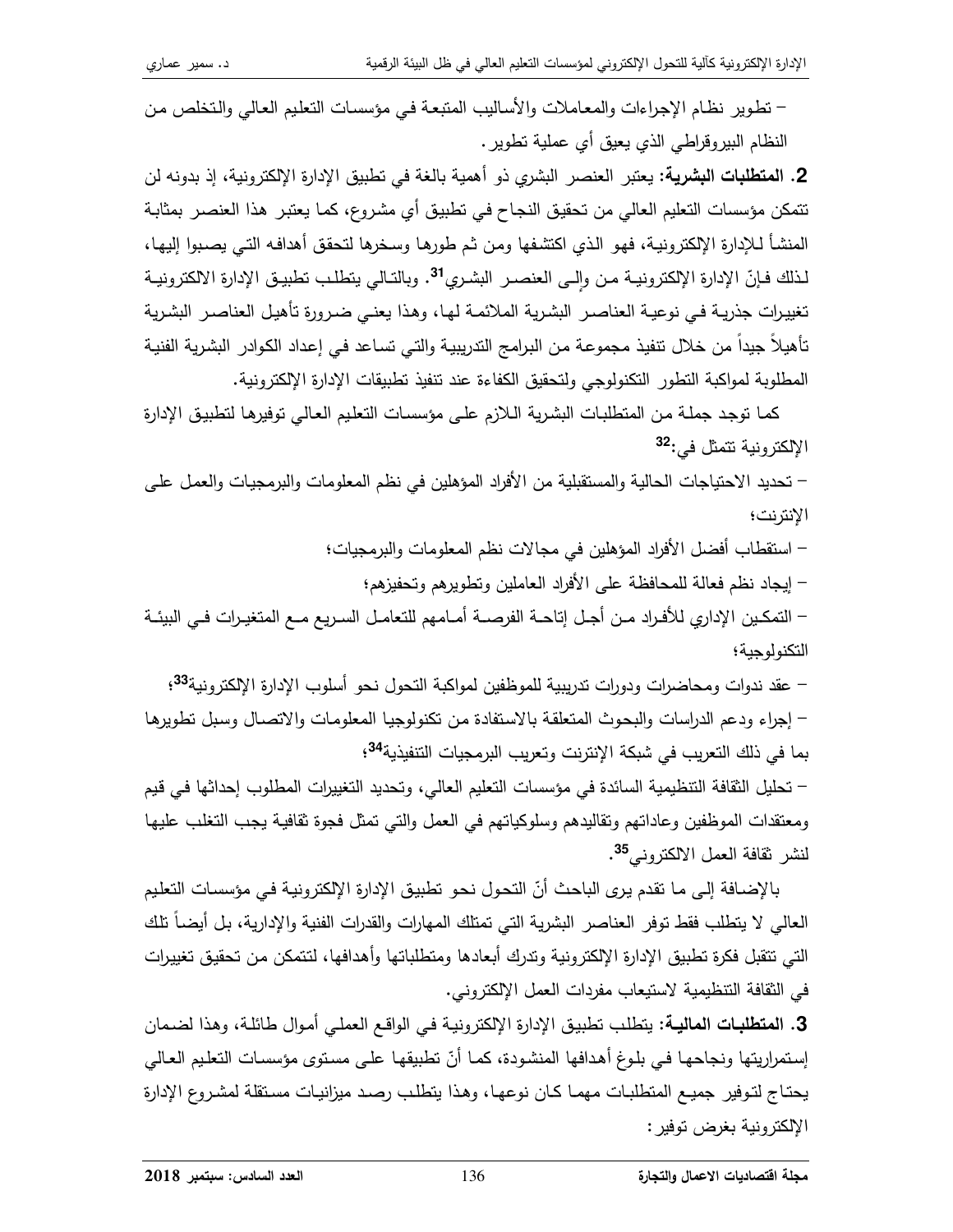– الدعم المالي لتوفير البنية التحتية أو تحسينها فيما يتعلق باقتناء الأجهزة والمعدات وإنشاء المواقع وربط الشبكات؛

– الدعم المالي لتصميم وتطوير البرامج اللازمة لتطبيقات الإدارة الإلكترونية في مؤسسات التعليم العالي؛ – الموارد المالية للاستعانة بالخبراء والمتخصصين لتدريب الموارد البشرية في مؤسسات التعليم العالي؛ – الموارد المالية اللازمة لصيانة الأجهزة والبرامج الإلكترونية؛

– الدعم المالي لتحديث الأجهزة والبرمجيات.

بالرغم من أهمية المنطلب المالي لنطبيق مشروع الإدارة الإلكترونية، إلا أن الباحث بؤكد على ضرورة انتهاج مؤسسات التعليم العالي لسياسة التخطيط المالي الرشيد حتى لا يصبح هذا المتطلب عائقاً كبيراً أمامها في سعيها نحو نطبيق هذا المشروع الطموح؛ كذلك من المفيد جداً أن نلجأ مؤسسات النعليم العالى من خلال كفاءاتها البشرية إلى إجراء دراسات جدوى كافية حول إمكانياتها وقدراتها وتحديد الاحتياجات المالية الحقيقية لهذا المشروع ًفي مراحله المختلفة قبل البدء في تطبيقه.

4. المتطلبات التكنولوجيـة: تعبر هذه المتطلبات عن البنيـة التحتيـة لـلإدارة الإلكترونيـة، وهـي القاعدة الأساسية التـي تُبنـي عليهـا الإدارة الإلكترونيـة، وتشـمل تطـوير وتحسـين شـبكة الاتصــالات بـحيث تكـون متكاملة وجاهزة للاستخدام، ولاستيعاب الكم الهائل من الاتصالات في وقتٍ واحد حتى تحقق الهدف من استخدام شبكة الإنترنت، بالإضافة إلى التكنولوجيا الرفمية الملائمة من حواسيب وأنظمة وقواعد بيانات وبرمجيات، وتوفير كل ذلك للاستخدام الفردي أو المؤسسي على أوسع نطاق ممكن، وتتمثّل البنية التحتية لـلإدارة الإلكترونيـة فـي مجموعـة مـن العناصـر علـى غـرار أجهزة الحاسـوب، شـبكات الاتصـال، بـرامج حاسوبية، بالإضافة إلى المورد البشري الذي يرتبط عمله بتكنولوجيا المعلومات والاتصال<sup>36</sup>.

5. المتطلبات القانونية: يقدم أسلوب الإدارة الإلكترونية تحديات جديدة للجهات التشريعية والتي ينبغي عليها أن نتمتع بالمرونة والقدرة على نطوير التشريعات واصدار القوانين والأنظمة والإجراءات التي تنظم عمل الإدارة الإلكترونية، وفي هذا الصدد فإنّ هذا الأمر يتطلب:

– ضرورة إعطاء الصيغة القانونية لأعمال ومعاملات الإدارة الإلكترونية من خلال إصدار قوانين أو قرارات وزارية بهدف تحديد النشاطات السلبية منها والعقوبات المفروضة عليها وتحديد الأمن الوثائقي وتحديد متطلباته بما يحافظ على سرية العمل الإلكتروني وخصوصيته<sup>37</sup>؛

– السعى لنشر الثقافة الإلكترونية، وادخال التقنيات الرقمية ضمن المناهج الدراسية ودعم الدراسات والبحوث العلمية في مجال المعلومانية بمؤسسات النعليم العالي؛

– إقــرار الطــابـع الإلزامــي لتطبيــق الإدارة الإلكترونيــة بمؤسســات التعلــيم العــالي مــع مـنح امتيــازات للمؤسسات الرائدة في هذا المجال؛

– وضع تعريف قانوني وتقنى موحد للمصطلحات المتداولة والجديدة المتصلة باعتماد تكنولوجيا المعلومات والاتصـال في العمل (إدارة إلكترونيـة، خدمات إلكترونيـة، ….الـخ)، والقواعد والمواصـفات النقنية المنبعة أو الواجب إنباعها لدى مجمل مؤسسات النعليم العالمي<sup>38</sup>؛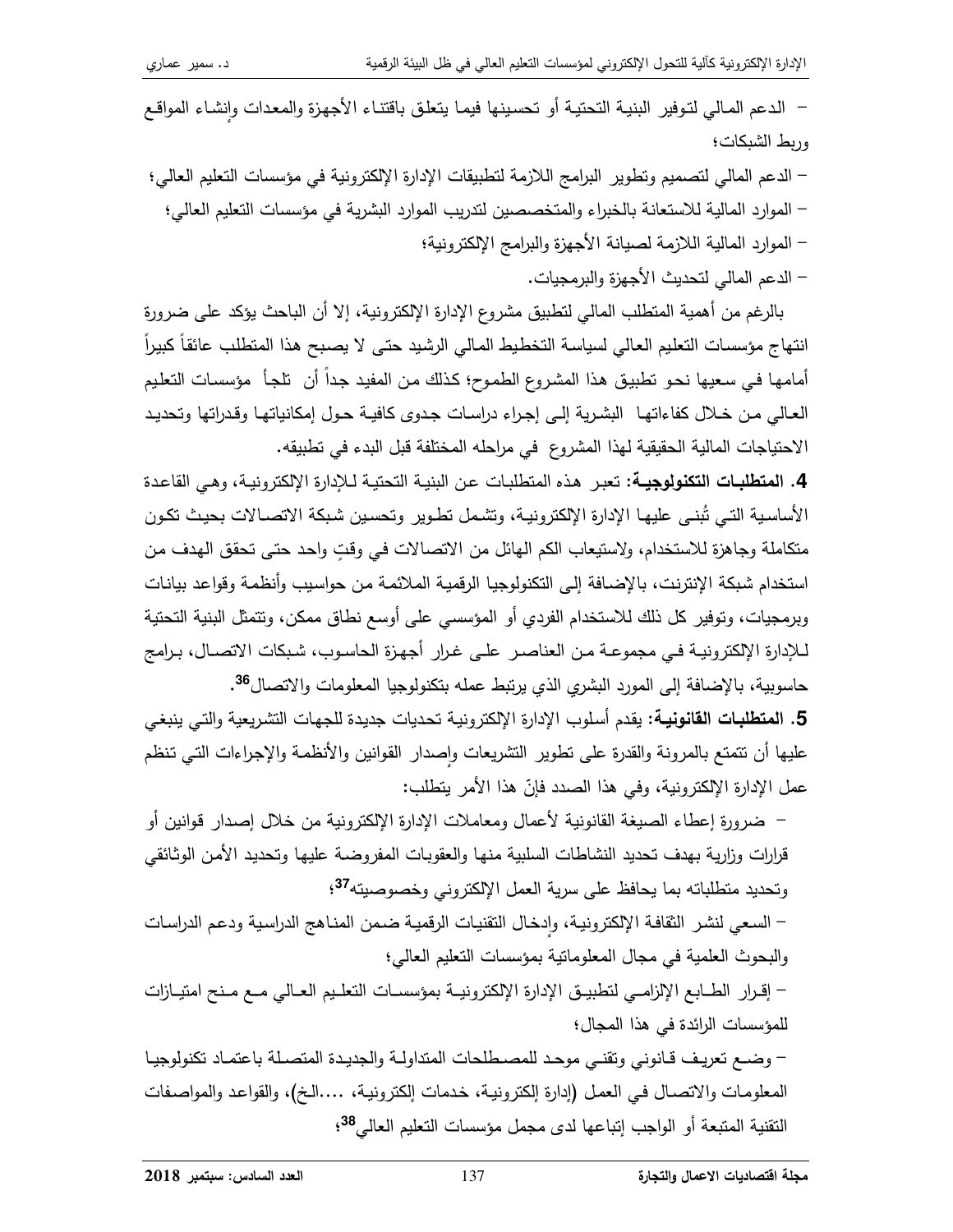– وضع التشريعات القانونية اللازمة لتطبيق الإدارة الالكترونية قبل التطبيق، وذلك عن طريق تحديد الإطار القانوني الذي يقر بالتحول الالكتروني، وكذا أثناء التطبيق أي تكملة للنقائص والفراغ القانوني اللازم، والذي يمكن أن يظهر في أي مرحلة من مراحل التحول، وبعد التطبيق بوضـع قواعد قانونيـة ضامنة لأمن المعاملات الالكترونية<sup>39</sup>، مع المراجعة المستمرة لهذه القوانين بصورة مستمرة. 6. المتطلبات الأمنية: إنّ نطبيق الإدارة الإلكترونية في مؤسسات النعليم العالي يحتاج إلى نوفير البيئة الأمنيــة الملائمــة، والتــى مـن شـأنـها أن تـوفر لشـبكات الإدارة الإلكترونيــة المسـتوى المطلـوب مـن الأمــان والسرية والموثوقية والإثبات، غير أنّ توفير هذه العناصر يتطلب من مؤسسات التعليم العالي القيام ببعض الإجراءات والتي من أهمها:<sup>40</sup> – استخدام برامج خاصة لتأمين وحماية برامج أجهزة الحاسوب من الفيروسات المختلفة؛ – استخدام البرامج الأصلية فقط على أجهزة الحاسوب لمؤسسات التعليم العالي؛ – التحسين والتطوير المستمرين للبرامج المضبادة للفيروسات لضمان كفاءتها وفعاليتها عند استخدامها للقضاء على نلك الفيروسات؛ – إعداد نسخ احتياطية من برامج مؤسسات التعليم العالمي تتضمن أعمالها وكل معاملاتها، وذلك بشكل دوري؛ – إجراء الاختبارات المطلوبــة للتأكد مـن عدم وجـود فيروسـات علـى أيّ ملفـات يـتم الحصــول عليهـا مـن شبكة الإنترنت وذلك قبل حفظها على أجهزة الحاسوب المتواجدة بمؤسسات التعليم العالي؛ – استخدام تقنية التوقيع الإلكتروني والبصمة الإلكترونية كوسائل لإثبات الشخصية والاعتراف بالوثائق الإلكترونية وتسهيل المعاملات<sup>41</sup>؛ – استخدام بعض الوسائل الأمنية الإلكترونية مثل البطاقات الذكية لإثبات هوية الأشخاص؛ – تطوير أدوات التشفير الإلكتروني المستخدمة في مؤسسات التعليم العالي وخاصة نلك المتعلقة بخدمات الإنترنت. خاتمة: مما سبق عرضه يمكن استتتاج أنّ تطبيق الإدارة الإلكترونية في مؤسسات التعليم العالي يوفر واقعاً

جديداً ومنطوراً لظروف العمل داخل هذه المؤسسات، حيث يساعدها على اختصار الوقت والجهد والارتقاء بمستوى أدائها، وهو ما ببرر سعى أغلب المؤسسات في الوقت الراهن بما فيها مؤسسات التعليم العالي في التحول من الأساليب التقليدية في إنجاز الأعمال بها إلى الأساليب الإلكترونية، غير أنّ تحقيق هذا النحول يفرض عليها ضرورة تهيئة البيئة المناسبه له قبل البدء في نتفيذه والأ ستواجهها صعوبات ومعوقات تمنعها من تحقيق ذلك. فالإدارة الإلكترونية لا يمكن أن تتشأ وتتمو في الفراغ، بل لا بد لهذا الأسلوب الإلكتروني الجديد من متطلبات أساسية لضمان نجاحه وتطبيقه. كما تجدر الإشارة إلى أنّ تطبيقه يُعد ضرورة حتمية وملَّحة لا بديل عنه في عالمنا المعاصر ، فالمؤسسات المتهاونة في ذلك سبكون مصبرها الزوال والفشل عاجلاً أم آجلاً.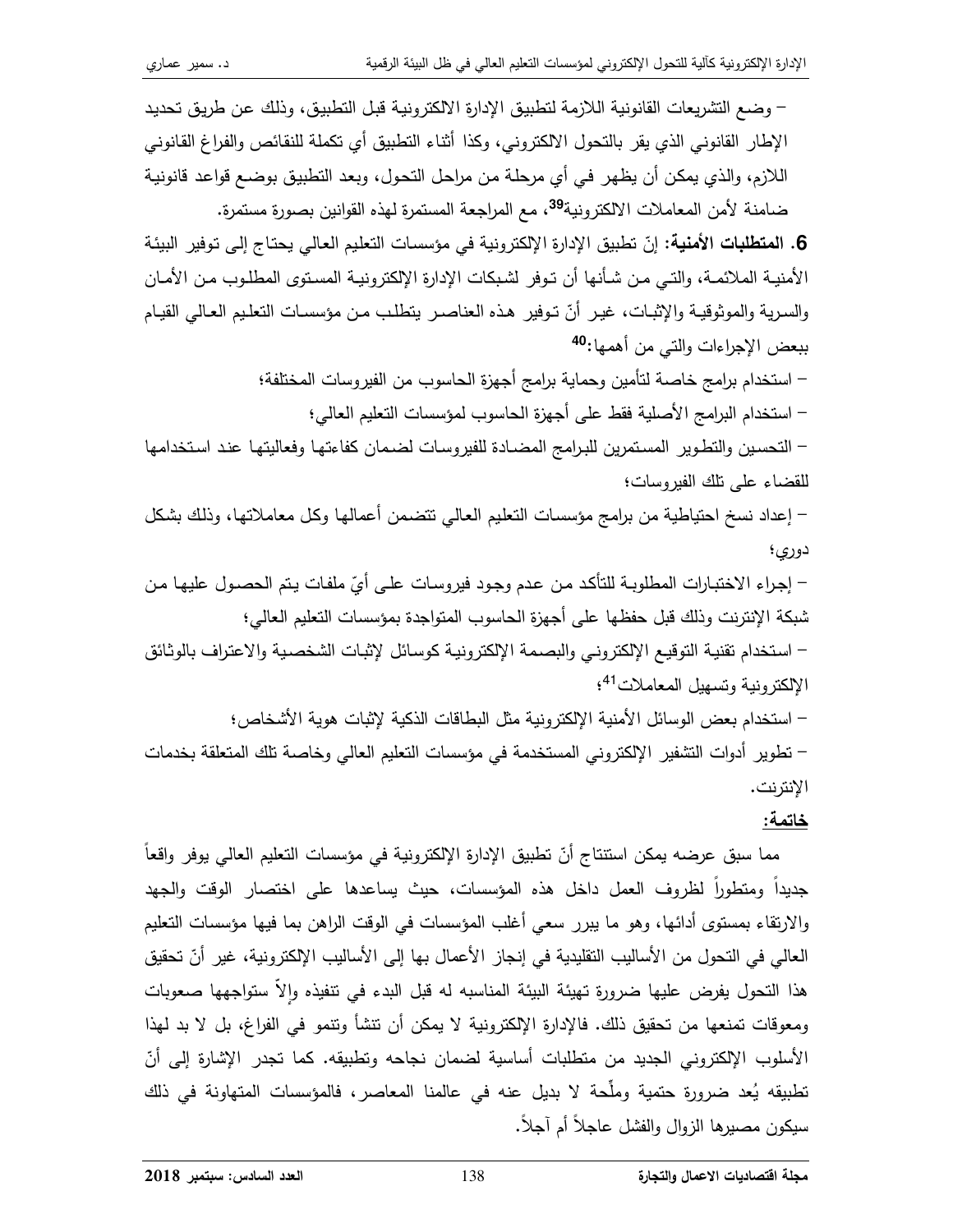لذًّا فـالإدارة الإلكتر ونيـة تمثـل اتجاهـاً جديـدا فـي إدارة المؤسسـات المعاصـرة والتـي تسـعـي لاسـتخدام تكنولوجيا المعلومات والاتصال وتوظيفها في مختلف عملياتها وأنشطتها وفعالياتها؛ فالإدارة الإلكترونية واقع ومشروع طموح نتثمل نطبيقاتها مختلف جوانب الأداء بمستوى مؤسسات النعليم العالمي. ومن أجل تفعيل نطبيقات الإدارة الإلكترونية بمؤسسات التعليم العالى نقدم جملة التوصيات التالية: - زيادة المخصصات المالية للبحوث والدراسات على مستوى مؤسسات التعليم العالي في مجال تكنولوجيا المعلومات والاتصال؛ - نعميق الوعي بمفهوم الإدارة الإلكترونية وبأهمية نطبيقها لدى القيادات الإدارية بمؤسسات النعليم العالي؛ -العمل على زيادة الدعم المالي المخصص لتنظيم الندوات والدورات التدريبية للموظفين الخاصة بتطبيقات الإدارة الإلكتر ونبة؛ - ضرورة تحسين مستوى البنية التحتية اللازمة لتطبيق الإدارة الإلكترونية على مستوى مؤسسات التعليم العالمي، وبما يتماشى مع النطورات النكنولوجية؛ - العمل على تطوير الأنظمة داخل مؤسسات التعليم العالي لتناقل المعلومات داخلياً مع الاهتمام أن تكون جميعها تستخدم التقنيات الحديثة؛ - الاستعانة بالخبراء والمتخصصين في مجال تطبيق الإدارة الالكترونية على مستوى مؤسسات التعليم العالي؛ - الاهتمام بالموارد البشرية المسؤولة عن تقديم خدمات الإدارة الإلكترونية وتتمية قدرتها ومهاراتها؛ - إنشاء قسم خاص بالإدارة الإلكترونية مسؤول عن تعزيز وتقوية استخدامات التقنيات الحديثة على مستوى مؤسسات التعليم العالمي.

## <u>الاحالات والمراجع:</u>

<sup>1.</sup> نجم عبود نجم، الإ**دارة الإلكترونية: الإستراتيجية والوظائف والمشكلات**، دار المريخ للنشر ، الرياض، المملكة العربية السعودية، 2004، ص127.

<sup>2.</sup> OCDE<sub>*i*</sub> **L'administration électronique**: un impératif<sub>i</sub> Paris<sub>*i*</sub> 2004</sub>, p11.

<sup>3.</sup> نجم عبود نجم، الإ**دارة والمعرفة الإلكترونية: الإستراتيجية والوظائف والمجالات،** دار البازوري العلمية للنشر والتوزيع، عمان، الأردن، 2009،  $.157<sub>i</sub>$ ص

<sup>4.</sup> Jacobs، kai ، Trying to keep the internets Standards Setting Process in Perspective ، Computer Science Department informatics IV : Technical University Of Aachen Ahornstr : Germany : 2003 : p11.

<sup>5.</sup> حسين بن محمد الحسن، ا**لإدارة الإلكترونية بين النظرية والتطبيق**، المؤتمر الدولي للتتمية الإدارية نحو أداء متميز في القطاع الحكومي، معهد الإدارة العامة، المملكة العربية السعودية، من 1 إلى 4 نوفمبر 2009، ص5.

<sup>6.</sup> ياسين سعد غالب، الإ**دارة الإلكترونية وآفاق تطبيقاتها العربية**، معهد الإدارة العامة، المملكة العربية السعودية، 2005، ص3.

<sup>7.</sup> محمد سعدواي، إ**نعكاسات تطبيق نظام الحكومة الإلكترونية على أداء المرافق العمومية،** رسالة ماجستير غير منشورة في علوم التسيير ، جامعة الجزائر 3، 2009، ص:56.

<sup>8.</sup> محمد جمال، مدى إمكانية تطبيق الإدارة الإلكترونية بوكالة غوث وتشغيل اللاجين بمكتب غزة الإقليمي ودورها في تحسين اداء العاملين، رسالة ماجستير غير منشورة في إدارة الأعمال، الجامعة الاسلامية، غزة، فلسطين، 2009، ص:32.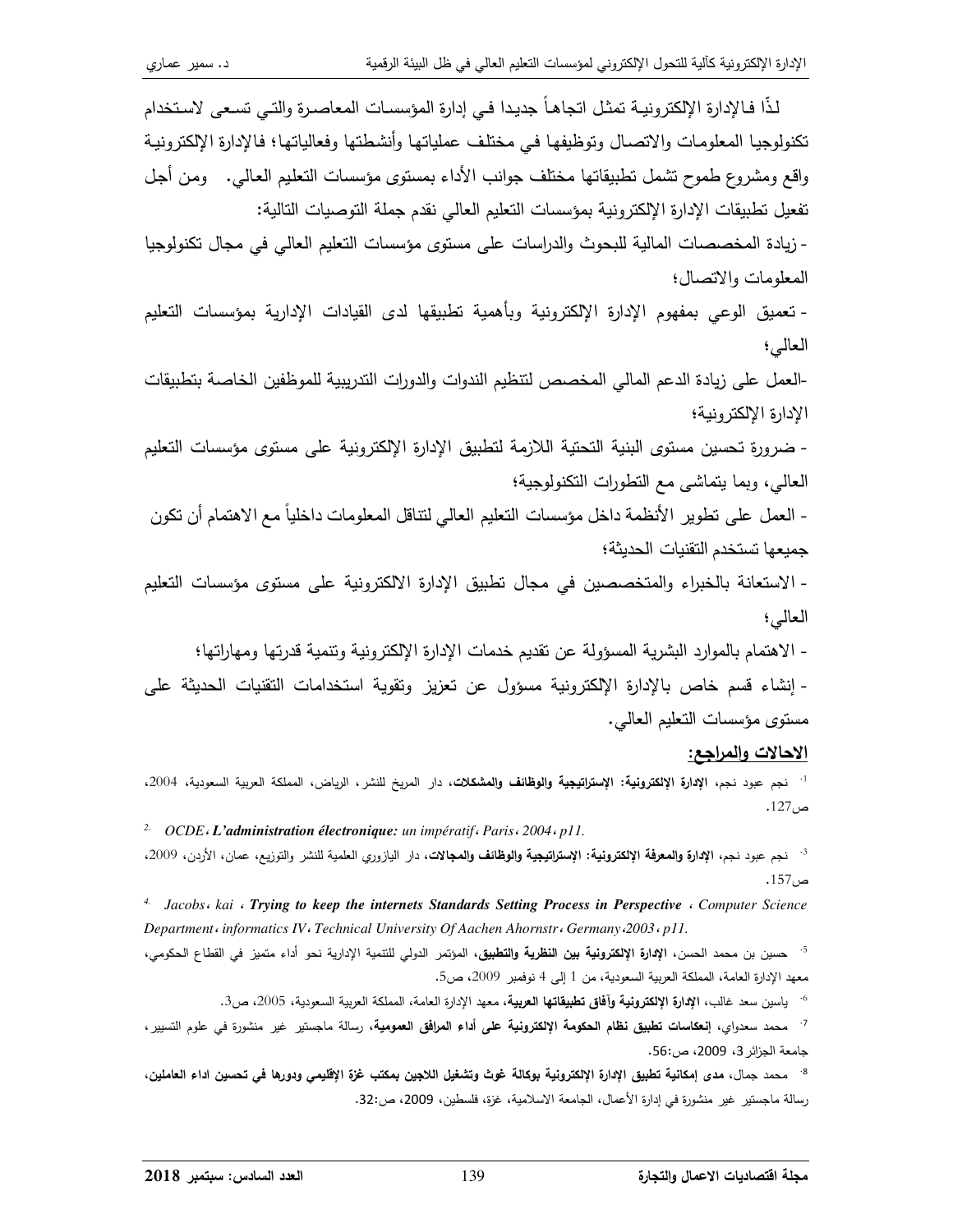<sup>9.</sup> نائل عبد الحفيظ العواملة، ا**لحكومة الإلكترونية ومستقبل الإدارة العامة في دولة قط**ر، مجلة دراسات العلوم الإدارية، المجلد15، العدد1، الجامعة الأردنية، عمان، الاردن، 2001، ص:151. <sup>10.</sup> خالد ممدوح إبراهيم، الإ**دارة الإلكترونية**، ط1، الدار الجامعية، الإسكندرية، مصر ، 2010، ص ص: 50·49. <sup>11.</sup> طارق عبد الرؤوف عامر ، **الإدارة الإلكترونية: نماذج معاصرة**، ط1، دار السحاب للنشر والتوزيع، القاهرة، مصر ، 2007، ص:45. <sup>12.</sup> محمد بن سعيد العريشي، إ**مكانية تطبيق الإدارة الإلكترونية في الإدارة العامة للتربية والتعليم بالعاصمة المقدسة، رسالة ماجستير غير** منشورة في الإدارة التزبوية والتخطيط، جامعة أم القرى، مكة المكرمة، المملكة العربية السعودية، 2008، ص:36. <sup>13.</sup> مهدي محمد، الإدارة الإلكترونية، جامعة المولى إسماعيل، مكناس، المغرب، 2012، ص:4. <sup>14.</sup> TOM Germo & AYMAN Adhair The E-Government Evolution Symposium E-Government Experiences and Applications . Alddawha . Qatar . 2001 . p:4. <sup>15.</sup> علاء السالمي، رياض الدباغ، **نقنيات المعلومات الإدارية**، دار وائل للنشر والتوزيع، عمان، الأردن، 2001، ص ص:56:36. <sup>16.</sup> علاء عبد الرزاق السالمي، الإدارة الإلكترونية، دار وال للنشر والتوزيع، عمان، الأردن، **2008**، ص ص:64،65. <sup>17.</sup> LAUDEN C kenneth & LAUDON Jane Price «Management Information System « 1998 « P:349. <sup>18.</sup> عوض على اللامي، **واقع استخدام تطبيقات الحاسب الآلى في مجالات الإدارة المدرسية**، رسالة ماجستير غير منشورة في الإدارة التربوية، الجامعة الخليجية، البحرين، 2008، ص59. <sup>19.</sup> محمد حسين العجمي، الإ**دارة المدرسية ومتطلبات العصر** ، العالمية للنشر والتوزيع، المنصورة، مصر ، 2003، ص251. <sup>20.</sup> إياد عبد الفتاح النجار وأخرون، **الحاسوب وتطبيقاته التربوية،** مركز النجار الثقافي للنشر والتوزيع، عمان، الأردن، 2002، ص29. <sup>21.</sup> عوض علي اللامي**، مرجع سبق ذكره،** ص ص58،57. <sup>22.</sup> خليفة بن صالح المسعود، ا**لمنطلبات البشرية والمادية لنطبيق الإدارة الالكترونية،** رسالة ماجستير غير منشورة في الإدارة النربوية والتخطيط، جامعة أم القرى، المملكة العربية السعودية، 2008، ص53. <sup>23.</sup> محمد عبد الله المنيع، **مجالات تطبيقات التعليم الإلكتروني**، ملتقى النعليم الأول في النعليم العام، الرياض، المملكة العربية السعودية، 2008،  $.23<sub>0</sub>$ ص <sup>24.</sup> يوسف أحمد عيادات، ا**لحاسوب التعليمي وتطبيقاته التربوية**، دار المسبرة للنشر والتوزيع، عمان، الأردن، 2004، ص150. <sup>25.</sup> نفس المرجع، ص151. <sup>26.</sup> إياد عبد الفتاح النجار وأخرون، **مرجع سبق ذكره**، ص28.  $29$ نفس المرجع، ص $27$ <sup>28.</sup> PAYNE Adrian<sub>'</sub> Handbook of CRM<sup>.</sup> Elsevier Linacre House. Great Britain. 2005. p :232. <sup>29.</sup> حسين محمد الحسن، **مرجع سبق ذكره**، ص:130.

<sup>30.</sup> سعد غالب ياسين، الإ**دارة الإلكترونية وآفاق تطبيقاتها العربية**، مرجع سبق ذكره، ص ص: 237، 238.

<sup>31.</sup> إيهاب خميس أحمد المير ، **متطلبات تنمية الموارد البشرية لتطبيق الإدارة الإلكترونية في الإدارة العامة للمرور في مملكة البحرين، رسالة** ماجستير غير منشورة، جامعة نايف للعلوم الأمنية، الرياض، 2007، ص:46.

<sup>32.</sup> شادي محمد مطر، **دور تنمية الموارد البشرية في تطبيق الإدارة الإلكترونية رسالة ماجستير غير منشورة، جامعة الأقصى فلسطين،** 2013، ص: 36.

<sup>33.</sup> محمد سمير أحمد، الإدارة الإلكترون**ية، ط1،** دار المسيرة للنشر والتوزيع، عمان، الأردن، 2009، ص:72.

<sup>34.</sup> المجلس الأعلى للغة العربية، **البرمجيات التطبيقية باللغة العربية: خطوات نحو الإدارة الالكترونية منشورات الصفحات الزرقاء العالمية،** الجزائر ، 2009، ص:130.

<sup>35.</sup> إيمان عبد المحسن زكي، ا**لحكومة الإلكترونية: مدخل إداري متكامل**، المنظمة العربية للتتمية الإدارية، القاهرة، مصر ، 2009، ص:74.

<sup>36.</sup> عماد بوقلاشي، الإ**دارة الغلكترونية ودورها في تحسين أداء الإدارات العمومية،** رسالة ماجستير غير منشورة في علوم التسيير ، جامعة الجزائر 3،2011، ص:97.

<sup>37.</sup> محمود القدوة، ا**لحكومة الإلكترونية والإدارة المعاصرة، ط1**، دار أسامة للنشر والتوزيع، عمان، الاردن، 2010،، ص: 47.

<sup>38.</sup> عماد بوقلاشي، **مرجع سبق ذكره**، ص:98.

<sup>39.</sup> عبد الكريم عشور ، **دور الغدارة الإلكترونية في ترشيد الخدمة العمومية في الولايات المتحدة الإمريكية والجزائر ، رسالة ماجستير غير منشورة** في العلوم السياسية، جامعة فسنطينة، الجزائر، 2010، ص:24.

<sup>40.</sup> أحمد محمد غنيم، الإ**دارة الإلكترونية بين النظرية والتطبيق**، المكتبة العصرية للنشر والتوزيع، المنصورة، مصر، 2008 ، ص:167.